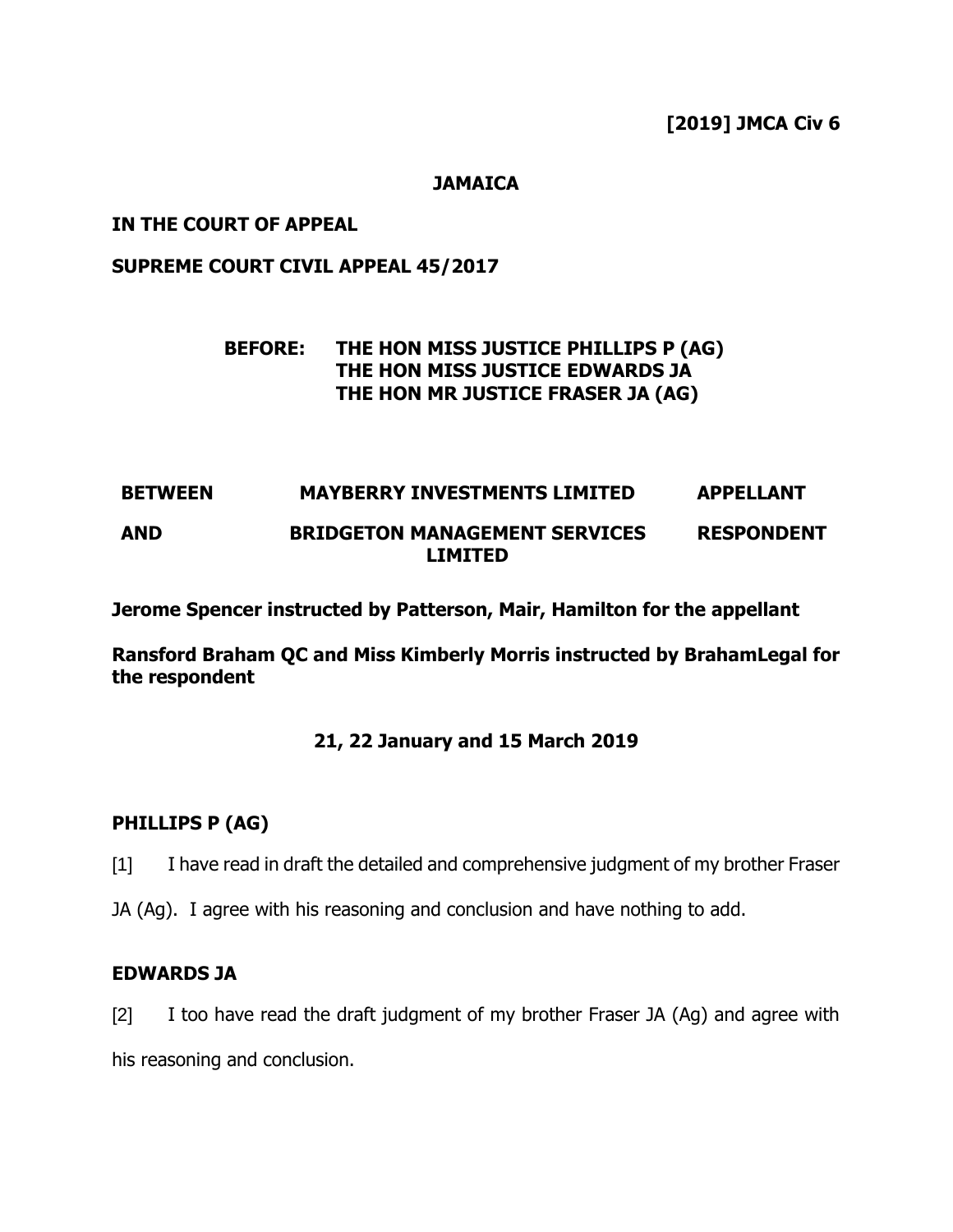### **FRASER JA (AG)**

#### **Background**

[3] The appellant, Mayberry Investments Limited ('MIL'), and the respondent, Bridgeton Management Services Limited ('BMSL'), entered into two Client's Opening Margin Agreements for accounts held by BMSL with MIL. The first agreement was on 14 September 2004 for account 709246 (Margin Agreement 1) and the second was in June 2005 or 2006 for account 700083 (Margin Agreement 2). These agreements permitted BMSL, as an investor, to borrow against the value of the eligible securities in the accounts to purchase or sell securities. The agreements included a margin maintenance requirement which stipulated that BMSL had to maintain a certain market value in these accounts, failing which they would be subject to a "margin maintenance call" by MIL. A margin maintenance call requires an investor to repay debt owed in cash or deposit, or to sell sufficient securities to achieve the margin maintenance requirement.

[4] The Margin Rate, which is the interest rate to be charged on Margin Agreement 1, is stated at clause 7 of the agreement. It states:

> "I agree that a Margin Rate based **on the current 30 (Thirty) Day Bank of Jamaica Treasury Rate plus 5% (+Five percentage points)** be charged against my account for the period of time that the margin position is held with MIL. These and any other charges aforementioned will be applied monthly and interest is calculated on a compounded basis. MIL may, at its discretion, revise its Margin Rate agreed to in this contract whenever deemed necessary, by advising me in writing." (Emphasis supplied)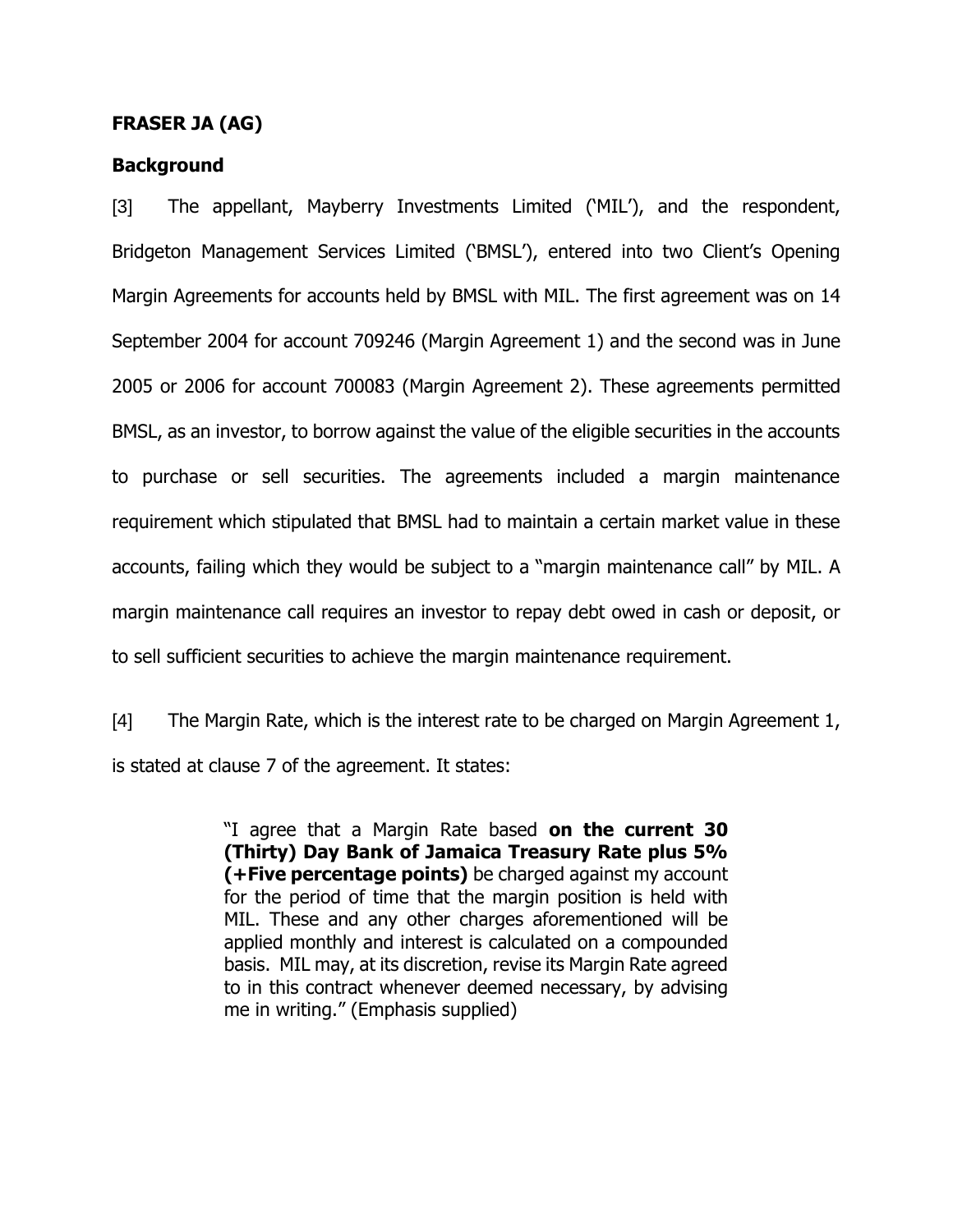[5] As it relates to Margin Agreement 2, clause 7 contains details of the applicable Margin Rate. It states that:

> "I agree that a Margin Rate based on **the current 365 (Three Hundred and Sixty-Five) Day Bank of Jamaica Treasury Rate plus 5% (+Five percentage points)** be charged against my account for the period of time that the margin position is held with Mayberry. These and any other charges aforementioned will be applied monthly and I further understand and agree that interest is calculated on a compounded basis. Mayberry may, at its discretion, revise its Margin Rate agreed to in this contract whenever deemed necessary, by advising me in writing." (Emphasis supplied)

[6] From 15 June 2005 onwards, BMSL contended that MIL had, since September 2004, incorrectly applied a higher margin rate than applicable under the margin agreements. MIL maintained that the relevant rate was 21.5% and BMSL that it was 18.5%. The effect of the difference in rates was significant. Based on the higher rate applied by MIL, BMSL was determined to be in default entitling MIL to make margin calls or sell off stocks to restore the margin maintenance requirement. BMSL, however, contended that the lower rate should have been applied, in which event, it would not have been in default and no margin call or sale would have been required.

[7] Despite several exchanges through correspondence and otherwise over a period of five years, the disagreement concerning the rates proved resistant to resolution. Finally, on 1 July 2010, the parties met and had discussions which were later reduced into writing in a 'without prejudice' letter from MIL to BMSL dated 19 August 2010. The effect and outcome of the meeting of 1 July 2010, and the subsequent letter are,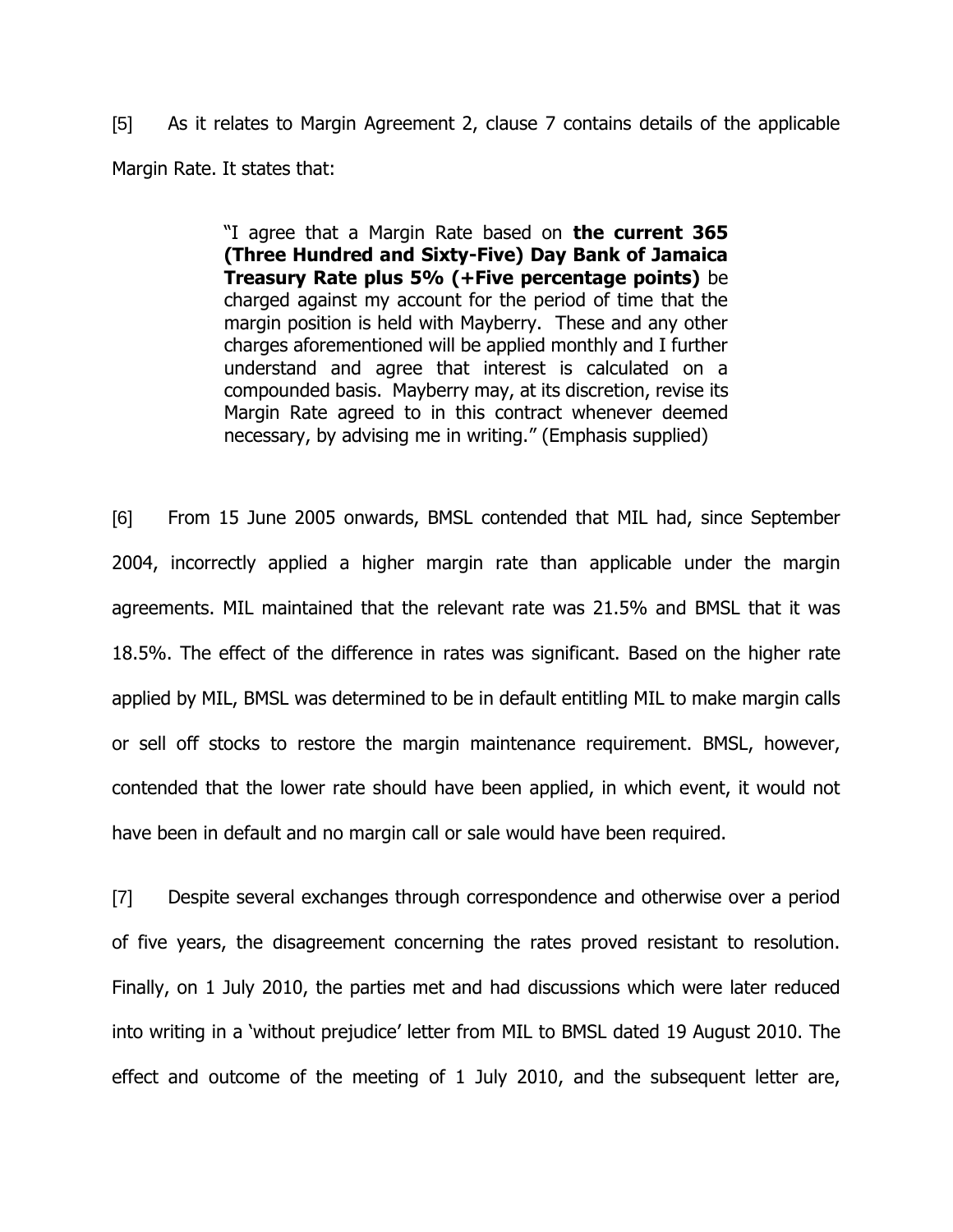however, now also in dispute, with BMSL maintaining that a settlement was arrived at,

while MIL contends it was a proposal that never ripened into an agreement.

[8] Paragraphs 1 and 2 of MIL's letter of 19 August 2010 read as follows:

"1. I refer to the meeting of July 1, 2010 at our offices which was attended by your John Jackson and your attorney Norman Minott. Mayberry, as you will recall was represented by Sharon Harvey-Wilson and Trevor Patterson.

2. At the meeting, you argued that there were no 30-day BOJ treasury rate or 365-day BOJ treasury rate as provided for the margin agreements. In the interest of an amicable resolution, it was agreed that the following rates would be used:

- (a) first, the comparable GOJ treasury bill rate for the same tenor;
- (b) failing (a) above, the BOJ repo rate for the same tenor would be used;
- (c) interest, as calculated above, based on one of the above rates as applicable would be compounded at monthly rests as provided for in the Agreement."

[9] The letter also outlined that the margin rates had been adjusted on 1 March 2008 to 22% per annum, on 8 December 2008 to 25% per annum and on 1 April 2010 to 20% per annum. The letter was accompanied by two sets of spreadsheets; "A" and "B". The set marked "A" showed a) the margin rates initially applied to both accounts; b) the rate used based on paragraph 2 of the letter; and c) the actual calculation and relative adjustments arising from the use of the new rates. The set marked "B" compared the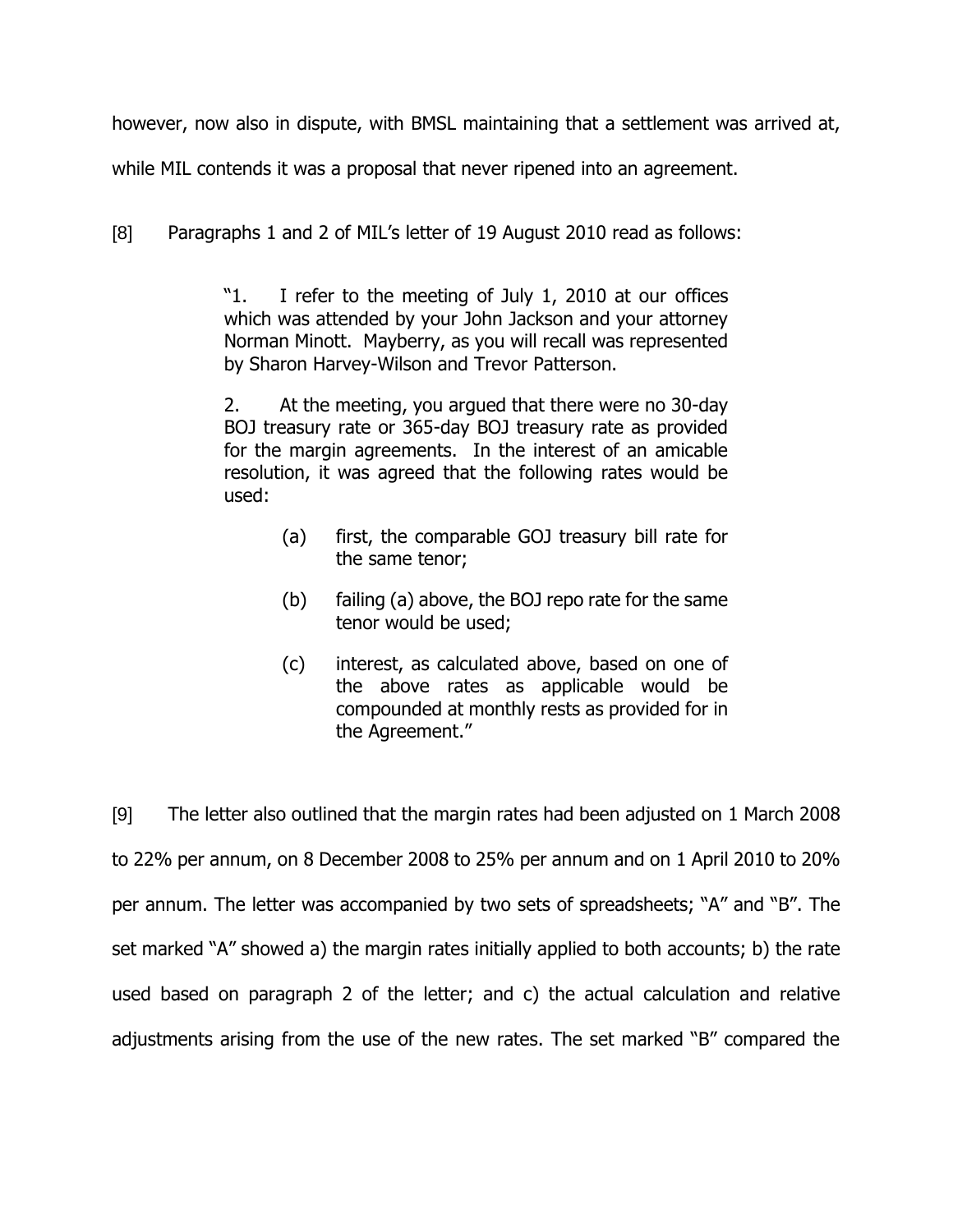margin maintenance threshold with the recomputed loan balance. The letter ended with a demand for amounts due based on the terms of the letter.

[10] Subsequent to this letter, disputes arose concerning whether the new interest rates were applied to Margin Agreement 1 and whether when the new rates were applied, BMSL was in fact in default, entitling MIL to make a margin call and sell stocks belonging to BMSL.

[11] On 29 June 2016, BMSL served a Notice of Arbitration Proceedings on MIL, referring the disputes, differences and controversies relating to the agreements to arbitration.

[12] MIL, through their attorneys-at-law, responded on 12 July 2016 indicating that any claim flowing from disputes that arose in 2004 and 2005, were statute barred and as such it would not submit to arbitration. BMSL disagreed that the claim was statute barred and pursuant to section 6 of the Arbitration Act 1900 ('the Act of 1900'), by letter dated 13 July 2016, served on MIL a Notice to Appoint Arbitrator requiring R Anderson J (retired) to be appointed as the arbitrator. The notice also indicated that failure to appoint, or concur in the appointment of the arbitrator, would result in an application being made to the Supreme Court for an order to effect the appointment.

### **The proceedings in the Supreme Court**

[13] MIL failed to concur in the appointment of the arbitrator and on 30 September 2016, BMSL, by fixed date claim form, applied to the Supreme Court to appoint R Anderson J (retired) as the arbitrator to settle the disputes and controversies between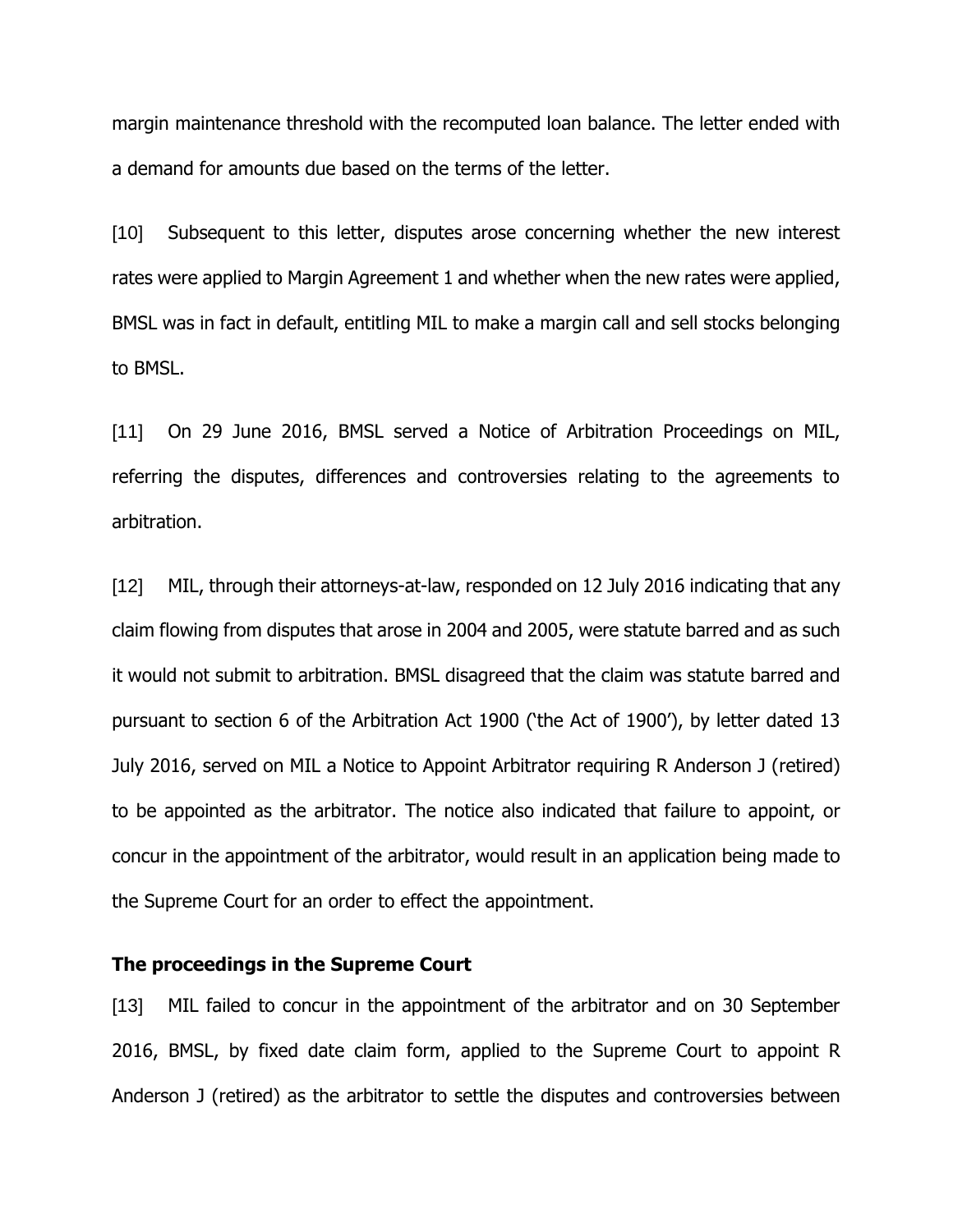the parties. MIL, in response, contended that the claim was an abuse of the process of the court and should be struck out.

[14] Before Batts J, BMSL argued that the arbitrator should be appointed as the claim was not statute barred and, in any event, the determination as to whether it was, should be made at the arbitration proceedings. In response, MIL submitted that the claim was statute barred and therefore appointing an arbitrator would be an exercise in futility. MIL also contended that the arbitrator could not be asked to determine issues relating to his own jurisdiction. Therefore, since the question of whether the claim was time barred would depend on whether the parties had entered into a settlement agreement, the issue was not for the arbitrator to decide. MIL also submitted that section 6 of the Act was not mandatory and, in the circumstances, the learned judge should exercise his discretion by declining to make the appointment sought.

[15] After considering the evidence and submissions of counsel for both parties, on 7 April 2017 Batts J made the following orders:

- "1. Pursuant to Section 6 of the Arbitration Act The Honourable Mr. Justice Roy Anderson (retired) is appointed sole arbitrator to determine the matters in dispute between the parties or and concerning the construction, performance or breach of the Margin Agreements dated the  $12<sup>th</sup>$  September 2004 and  $16<sup>th</sup>$ September 2006 [sic] or any other agreements entered into between [the Respondent] and [the Appellant].
- 2. Liberty to Apply.
- 3. Costs to the [Respondent] to be agreed or taxed."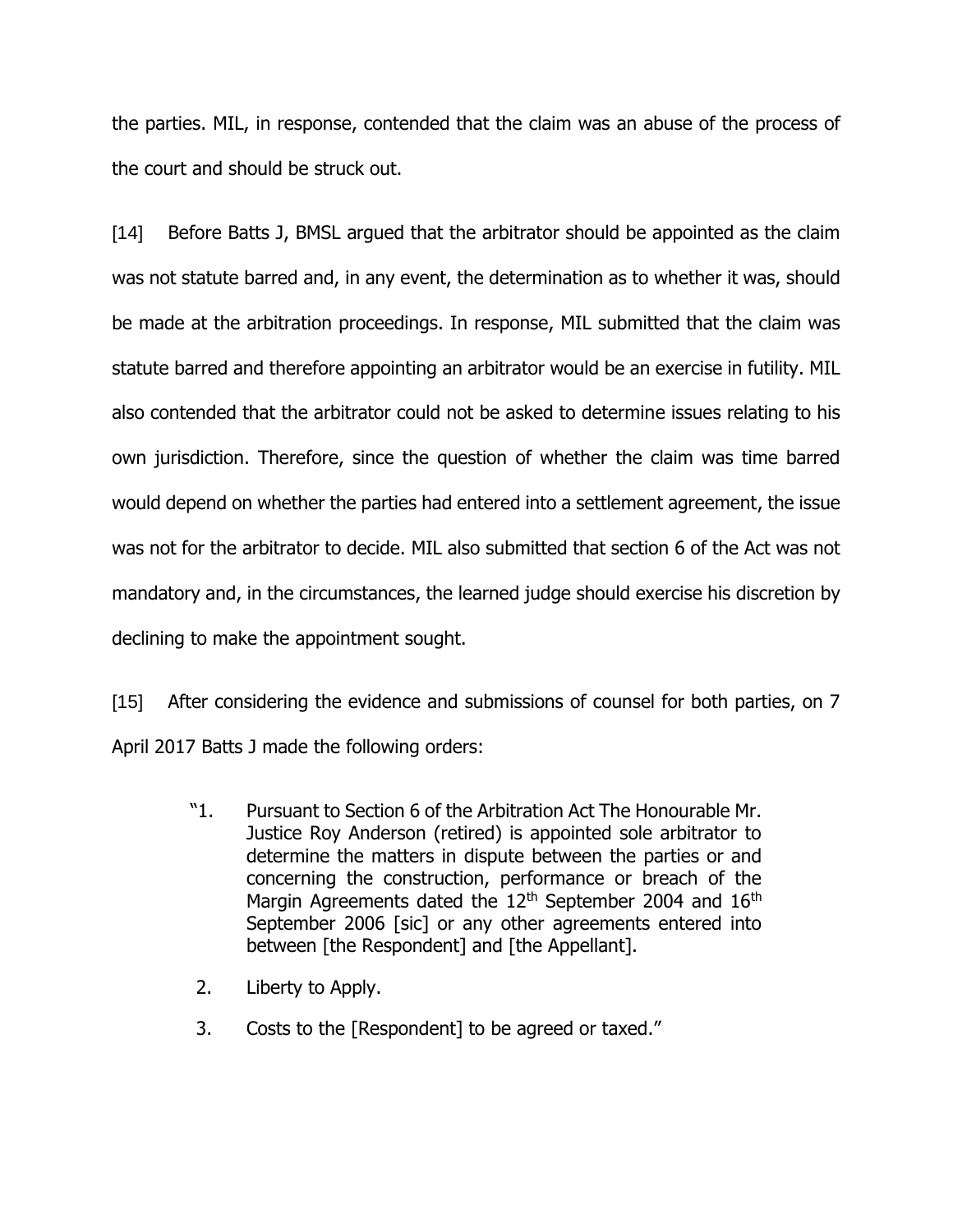[16] It should be noted at this point that there is some conflict concerning in which year Margin Agreement 2 was executed. In a letter to Mrs Harvey-Wilson dated 21 August 2010, Mr Jackson, principal in BMSL, referenced both years. In a follow up letter to her dated 29 August 2010, he indicated that the agreement was executed in mid-June 2006. In his affidavit filed 30 September 30 2016, he however stated the agreement was entered into 16 June 2005. At paragraph 7 of his judgment, and in the first of the final orders made, Batts J refers to this agreement as being in 2006. As dates are of some significance in this matter, at the appropriate time the discrepancies in the date may need to be settled.

# **The grounds of appeal**

[17] Before this court, MIL challenged the decision of Batts J to appoint the arbitrator on the following grounds:

- $"(1)$  The Learned Judge erred as a matter of fact in his finding that the dispute that arose between the parties concerned contracts called margin agreements.
- (2) The Learned Judge's finding that there was no challenge to the terms or existence of the arbitration clause and thus the arbitrator would not therefore be called upon to determine the existence of the clause or facts related to its existence was factually and legally incorrect. **[This ground was not pursued.]**
- (3) The Learned Judge erred in his interpretation of the authorities cited by the Appellant, including page Mustill's **Law and Practice of Commercial Arbitration** (second edition), **Attorney General for Manitoba v Kelly and others** [1922] 1 AC 268 and **Goldsack v Shore** [1950] KB 708, and thereby wrongly concluded that those authorities were inapplicable based on the issues which arose on the hearing of the claim.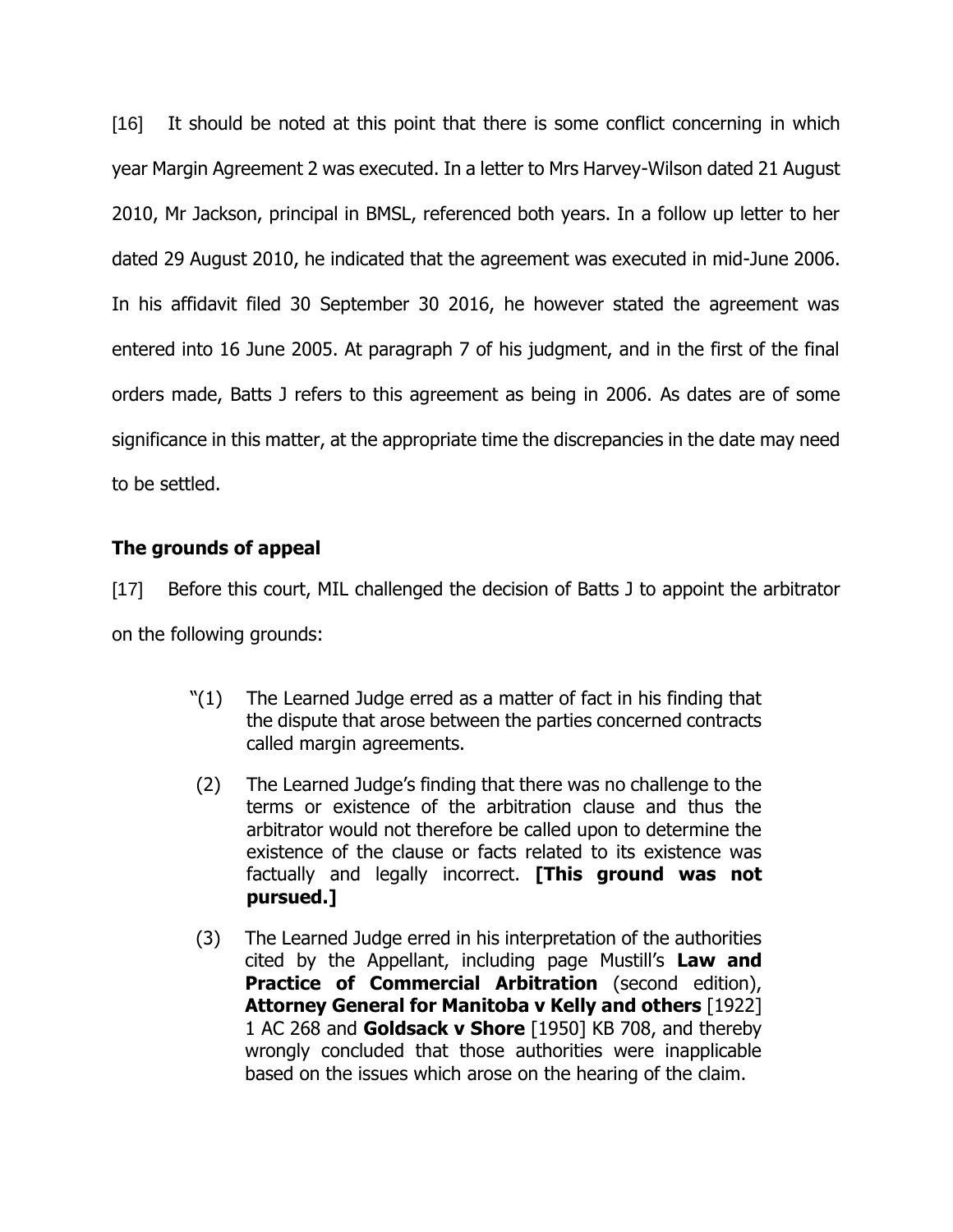- (4) In circumstances where the scope of the intended arbitrator's jurisdiction was being challenged by the Appellant, the Learned Judge fell into error when he found that it was for the proposed arbitrator to consider if the relevant exchange of correspondence created a new arrangement, agreement or acknowledgment when that was a matter for the court to decide as a necessary precondition for the appointment of an arbitrator under the relevant agreements.
- (5) The Learned Judge's finding that there was no doubt or confusion as to the extent of the intended arbitrator's jurisdiction was factually incorrect as the scope of the arbitrator's jurisdiction was one of the central issues raised by the Appellant at the hearing.
- (6) Based on the wording of the relevant arbitration clauses, it was an error of law for the Learned Judge to find that the determination of whether there was a settlement agreement was a matter for the arbitrator to resolve.
- (7) The Learned Judge erred in finding that the parties had manifested a desire to have all disagreements determined by arbitration." (Emphasis supplied)

[18] MIL sought orders including a declaration that there was no settlement agreement between the parties or, alternatively, that the determination of whether there was a settlement agreement between the parties be remitted to the Supreme Court for resolution.

# **The issues for determination**

- [19] The issues for determination in this appeal are:
	- A. Whether the learned judge erred as a matter of fact when he found that the dispute which arose between the parties concerned contracts called margin agreements;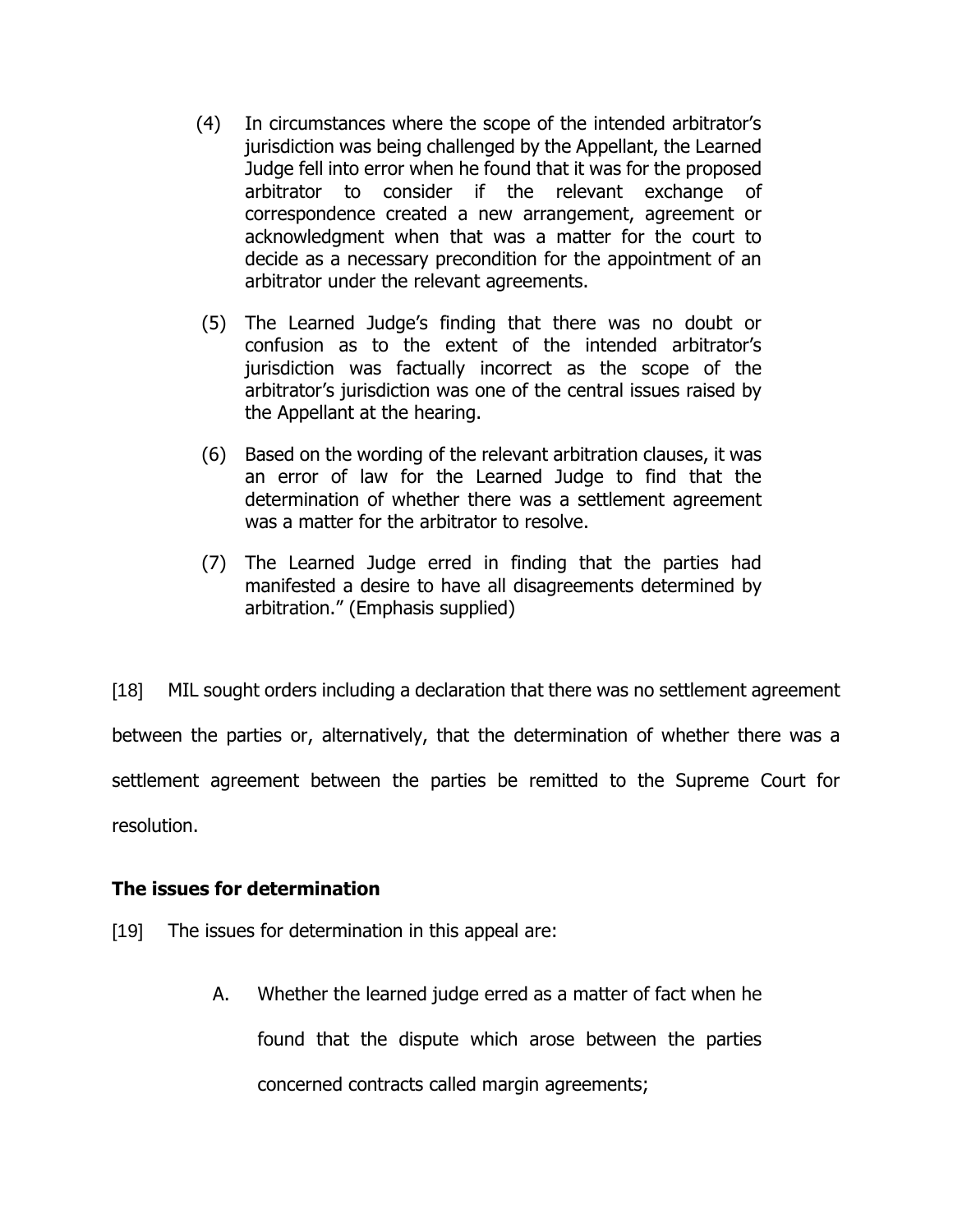- B. Whether the learned judge was correct in holding that the arbitrator once appointed, would be empowered to determine if he has jurisdiction to conduct arbitration proceedings, given the terms of the arbitration clauses in Margin Agreements 1 and 2 and the nature of the dispute between the parties;
- C. If the learned judge was correct that the arbitration clauses in this case made it possible for the arbitrator to determine his own jurisdiction, whether in the circumstances of this case, his decision to appoint the arbitrator was a wrongful exercise of his discretion; and
- D. Whether the applicability of the limitation defence, that was raised before the arbitrator was appointed, was a matter for the court or the arbitrator to decide.

### **The submissions in summary**

#### The appellant's submissions

[20] The principal submission advanced on behalf of MIL relates to grounds 3–6 of the grounds of appeal. Mr Spencer, counsel for MIL, contended that the learned trial judge erred as a matter of law when he determined that the relevant arbitration clauses were, on their true construction, wide enough to enable the appointed arbitrator to determine issues concerning his jurisdiction.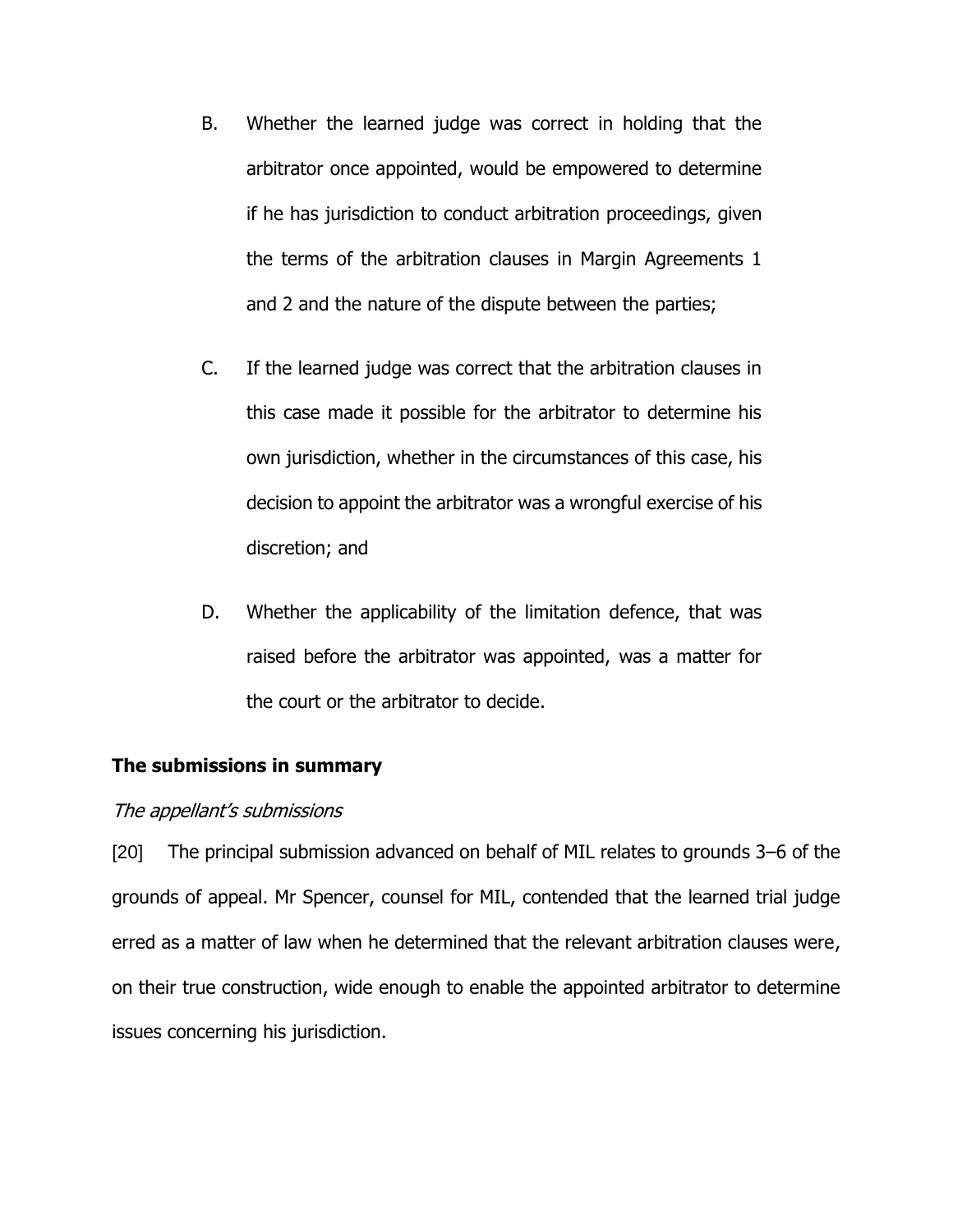[21] He argued that, based on the wording of the clauses, access to the arbitrator's jurisdiction was dependent on the existence of a settlement agreement having been arrived at by the parties in 2010. There was, however, a dispute between the parties as to whether their discussions had resulted in an agreement. BMSL says there was an agreement while MIL says a) there was no resulting agreement and b) alternatively, that even if an agreement had initially been reached, it was subsequently repudiated by BMSL. Therefore, in any event, there was no agreement in being. Counsel recognised that the significance of whether or not there was a settlement agreement did not only go to jurisdiction, as, if there was an agreement, it would also mean that the claims may not be statute barred.

[22] Counsel submitted that the question of whether or not there was a settlement agreement between the parties was a question for the court and not for the arbitrator to determine. He relied in his written submissions on the cases of **Attorney General for Manitoba v Kelly and others** [1922] 1 AC 268, **Goldsack v Shore** [1950] KB 708 and an extract from The Law and Practice of Commercial Arbitration in England, 2<sup>nd</sup> edition by Mustill and Boyd, Butterworths 1989, page 114. In oral submissions, counsel embraced the authorities relied on by Queen's Counsel for BMSL, asserting they supported MIL's position; these being the case of **Ashville Investments Ltd v Elmer Contractors Ltd** [1988] 2 All ER 577 ('**Ashville**') and excerpts from pages 117–118 of the text previously cited.

[23] Mr Spencer also highlighted that section 19(1) of the new Arbitration Act, 2017 which entered into force on 21 June 2017, gives an arbitral tribunal power to rule on its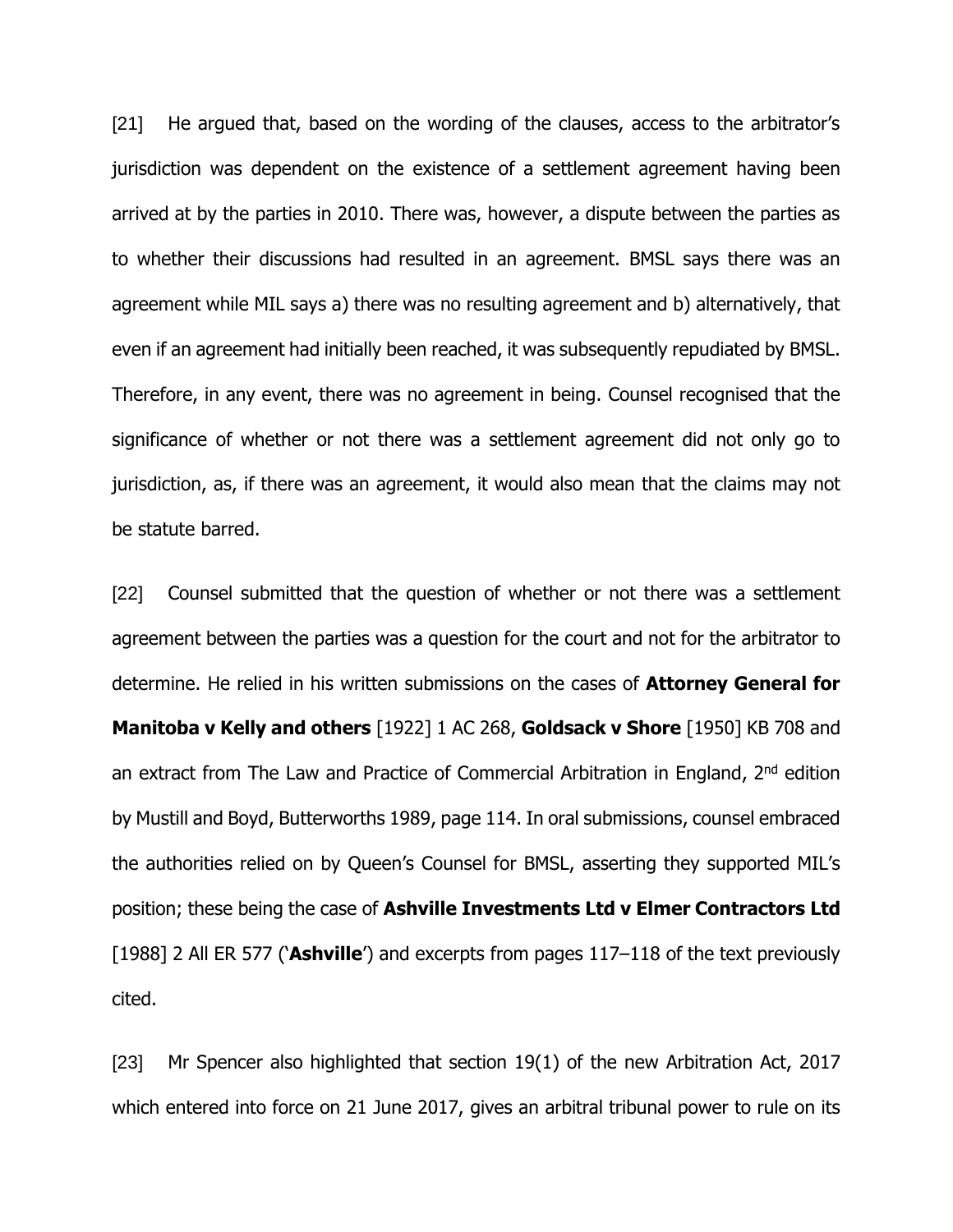own jurisdiction, which he said was not previously the case, unless the parties expressly so agreed or that power arose by necessary implication. As this matter is governed by the Act of 1900, he argued that the common law position remained applicable where, unless indicated otherwise in the arbitration agreement, matters concerning the jurisdiction of the tribunal were the purview of the courts and not the tribunal itself.

[24] Counsel advanced that as MIL had not brought a counter claim in the action seeking the appointment of the arbitrator, and for a declaration that there was no settlement agreement, if this court agreed with his submission, the matter would need to be remitted to the Supreme Court for that issue to be determined.

[25] Counsel rightly conceded that the scope of the arbitration clauses went beyond the existence of agreements, in so far as they referred to "any transaction"; therefore, on that basis, it could be argued that the arbitrator would have had jurisdiction depending on the interpretation of "any transaction". He also acknowledged that under section 6 of the Act of 1900, the court had a discretion to appoint an arbitrator where the parties have not concurred in the appointment of one. He however maintained that, in the particular circumstances of this case, the court should not have made the appointment as the transactions relate to matters going back to the years 2004–2005, and were therefore plainly statute barred. That being the case, counsel submitted it was an inappropriate exercise of discretion by the learned trial judge to refer the dispute to arbitration, in a context where the issue of the limitation defence was raised even before the notice was issued by BMSL. Accordingly, on all these bases, Mr Spencer invited the court to hold that the entire decision of the learned trial judge was incorrect and should be set aside.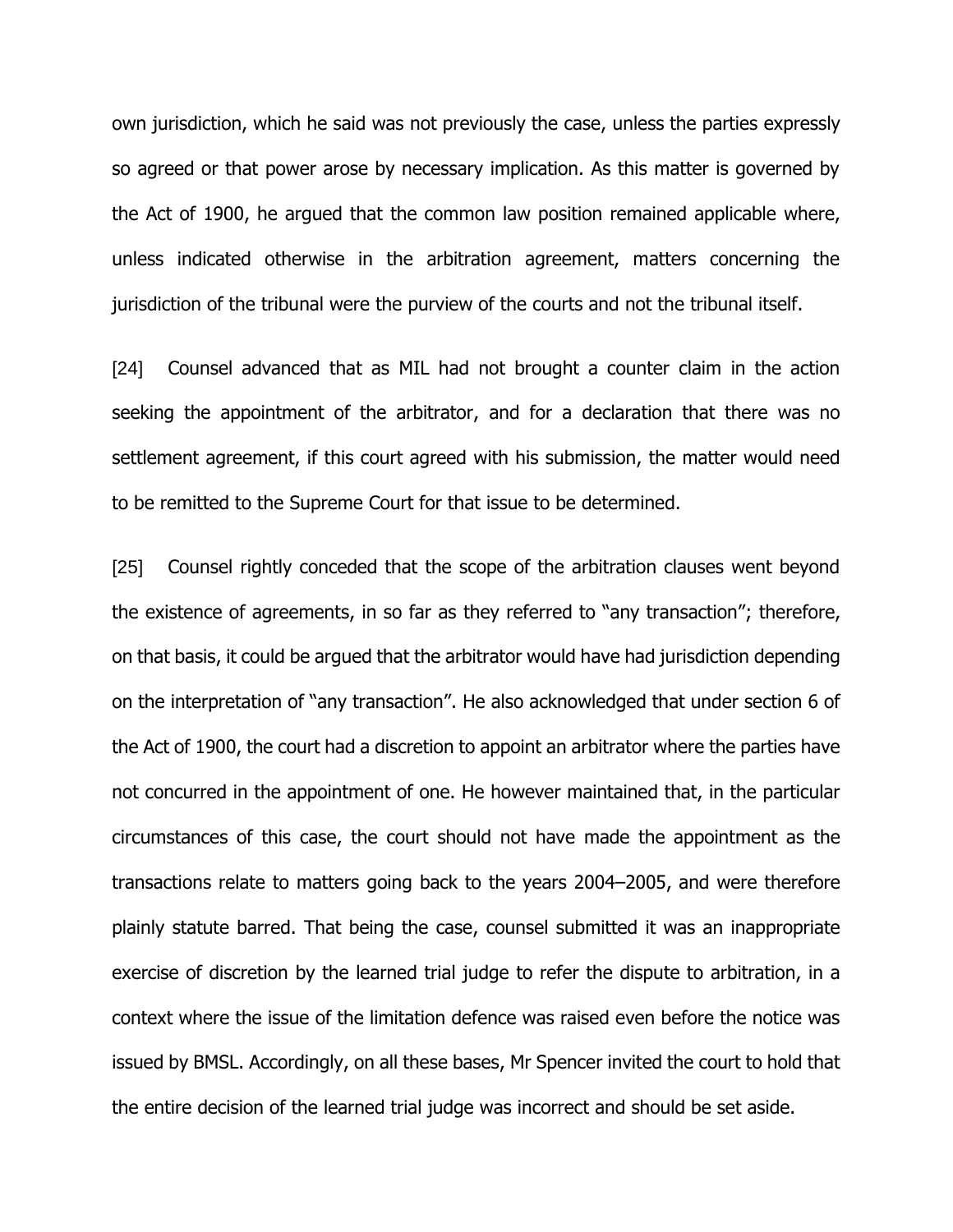#### The respondent's submissions

[26] Mr Braham QC, for BMSL, framed his submissions under three broad headings: the jurisdiction point, the limitation point and the substantive question of the existence of a settlement agreement.

### The Jurisdiction Point

[27] In relation to the determination of jurisdiction by the arbitrator, Mr Braham submitted that an arbitrator is entitled and empowered to consider and determine his jurisdiction, including the facts necessary to give rise to the existence of the jurisdiction; a position which he stated has been confirmed by section 19(1) of the Arbitration Act, 2017.

[28] Queen's Counsel noted however, that after an arbitrator makes an award, it was open to review in the courts, a part of which could include a challenge to his jurisdiction. See **The National Housing Trust v YP Seaton & Associates Company Ltd** [2015] UKPC 43 and The Law and Practice of Commercial Arbitration in England, pages 114 and 118.

[29] In order for MIL to succeed, Mr Braham contended that it would have to be shown that the learned trial judge's determination that the question of jurisdiction can be decided by the arbitrator was plainly wrong; which in his submissions it was not. He contended further that when a judge was asked to consider whether an arbitrator has jurisdiction, the judge could either choose to do so or leave the issue for the determination of the arbitrator. He highlighted that the timing of the challenge to jurisdiction is important, as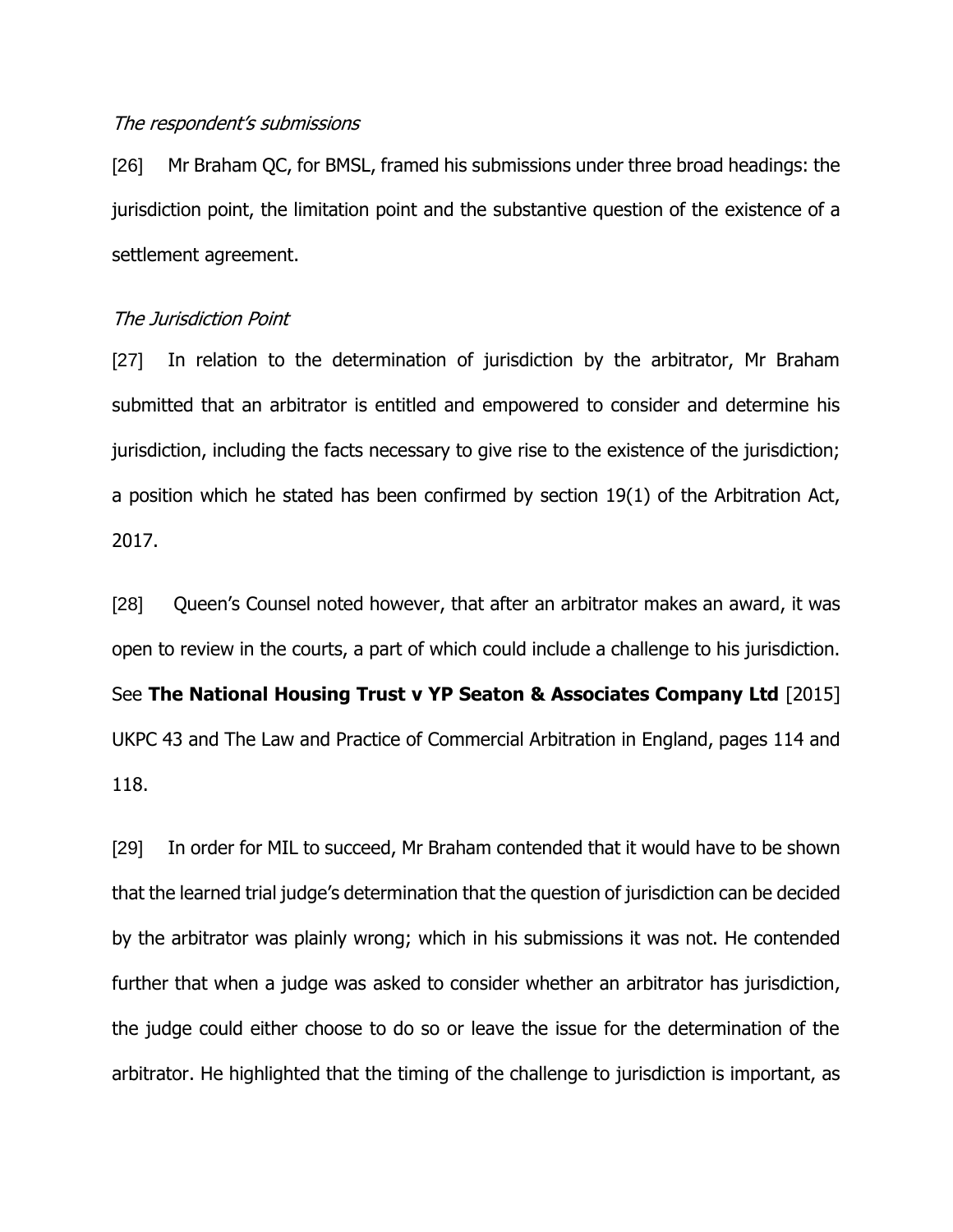in order to determine the issue of jurisdiction in this case, there would have to be findings of facts concerning whether an oral agreement was arrived at and the effect of the subsequent correspondence. This, in a context where it was unchallenged that there was an arbitration agreement. The challenge, he submitted, was whether a settlement agreement had been arrived at and, if so, had it been subsequently repudiated.

[30] Mr Braham further submitted that the settlement agreement (which he maintained was extant), was effectively an amendment of the main contract, to supply the interest component which was lacking. It, therefore, revived any contract that went before, which might otherwise have been affected by the limitation period. For the determination of whether or not an agreement existed, all the correspondence, the spreadsheets which were not before the learned trial judge, and perhaps oral evidence would have to be considered.

[31] Mr Braham advanced that in those circumstances, the arbitrator would be best placed to hear all the evidence and make the determination. Queen's Counsel cited an extract from Chitty on Contracts,  $31<sup>st</sup>$  Ed, Vol II, Specific Contracts, at page 162 and the case of **Christopher Brown Ld v Genossenschaft Oesterreichischer Waldbesitzer Holzwirt-Schaftsbetriebe Registrierte Genossenschaft Mit Beschrankter Haftung** [1953] 3 WLR 689 ('**Christopher Brown**').

#### The Limitation Point

[32] Mr Braham submitted that considering the two Margin Agreements, it was significant that, in respect of both, the parties chose to incorporate arbitration clauses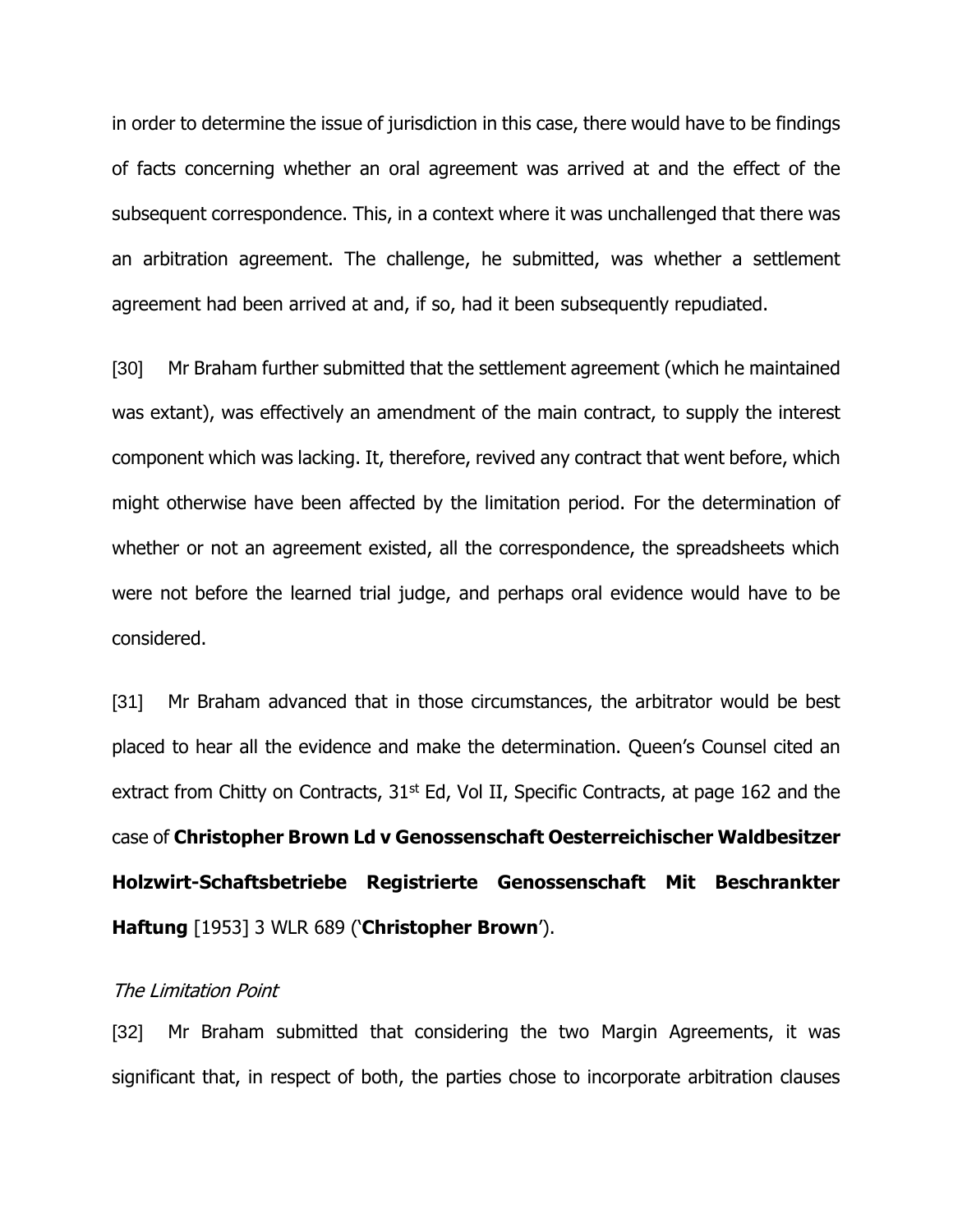indicating that whatever dispute arose between them should be settled by arbitration. He argued the court was right to have regard to the preferred method of dispute resolution agreed to by the parties. Queen's Counsel cited **Belize Natural Energy Limited v Maranco Ltd** [2015] CCJ 2 (AJ), paragraph 16, which he pointed out was relied on by the learned trial judge.

[33] Queen's Counsel further advanced that the limitation defence was similar to other defences such as repudiation or mistake, in that it involves issues of mixed fact and law. The arbitrator would have to decide if a settlement agreement had been arrived at and whether it had been repudiated. Though it was being advanced that if there was an agreement it had been repudiated, a contract does not necessarily come to an end because of repudiation, as repudiation had to be accepted. Therefore, the issue of repudiation should properly be included in points of defence.

[34] Accordingly, Queen's Counsel argued, it was appropriate for the court to have left the limitation issue to be determined by the arbitrator after he hears all the relevant evidence. It is possible that he could actually find that some aspects of the claim were statute barred and others were not. Therefore, it would be dangerous for the court to foreclose that issue on incomplete facts.

#### The Substantive Question

[35] Mr Braham submitted that whether a dispute is subject to arbitration is a matter of interpretation of the arbitration clause itself, and parties can choose to give the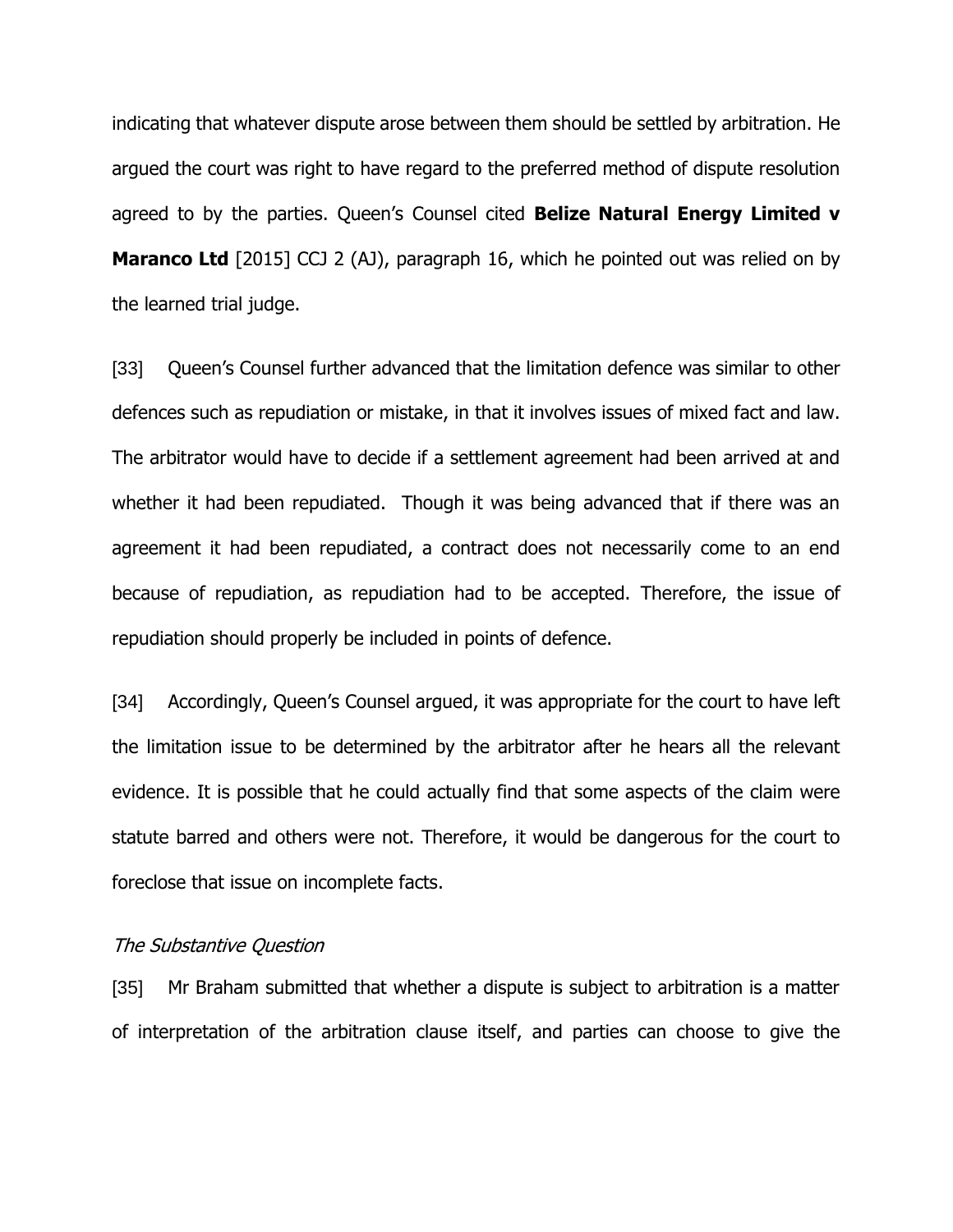arbitrator wide powers. Queen's Counsel cited **Ashville** at pages 581-582, 588-589 and 591-592.

[36] Oueen's Counsel argued that the term "transaction" in the arbitration clauses was very wide. He relied on the case of **Goldsack v Shore** cited by MIL to bolster the point that the word "transaction" could refer to something other than an agreement in a legal context, and is thus wide enough to include both contracts and matters that do not arise under a contract. Mr Braham went further to point out that the arbitration clause in Margin Agreement 1 spoke to "…all controversies which may arise between us concerning any transaction…" and the clause in Margin Agreement 2 referred to, "…all disputes, differences or controversies which may arise between us concerning any transaction…". Queen's Counsel contended that "controversies" was wider than "disputes" and reflected an intention by the draftsman to submit to arbitration other issues that may arise outside of a contract. This, in the context of a margin agreement where instructions are given everyday to trade in securities, make margin calls and where actions that do not arise out of a contract may affect a party.

[37] Mr Braham also submitted that the breadth of the concept of a "transaction" also had an impact on the question of the limitation defence as, if a relevant transaction did not fall under a contract, then the defence may not apply, even if the cause of action would have been statute barred.

[38] Queen's Counsel then reviewed several bits of correspondence with a view to showing that it was pellucid that the parties had come to an agreement, and that the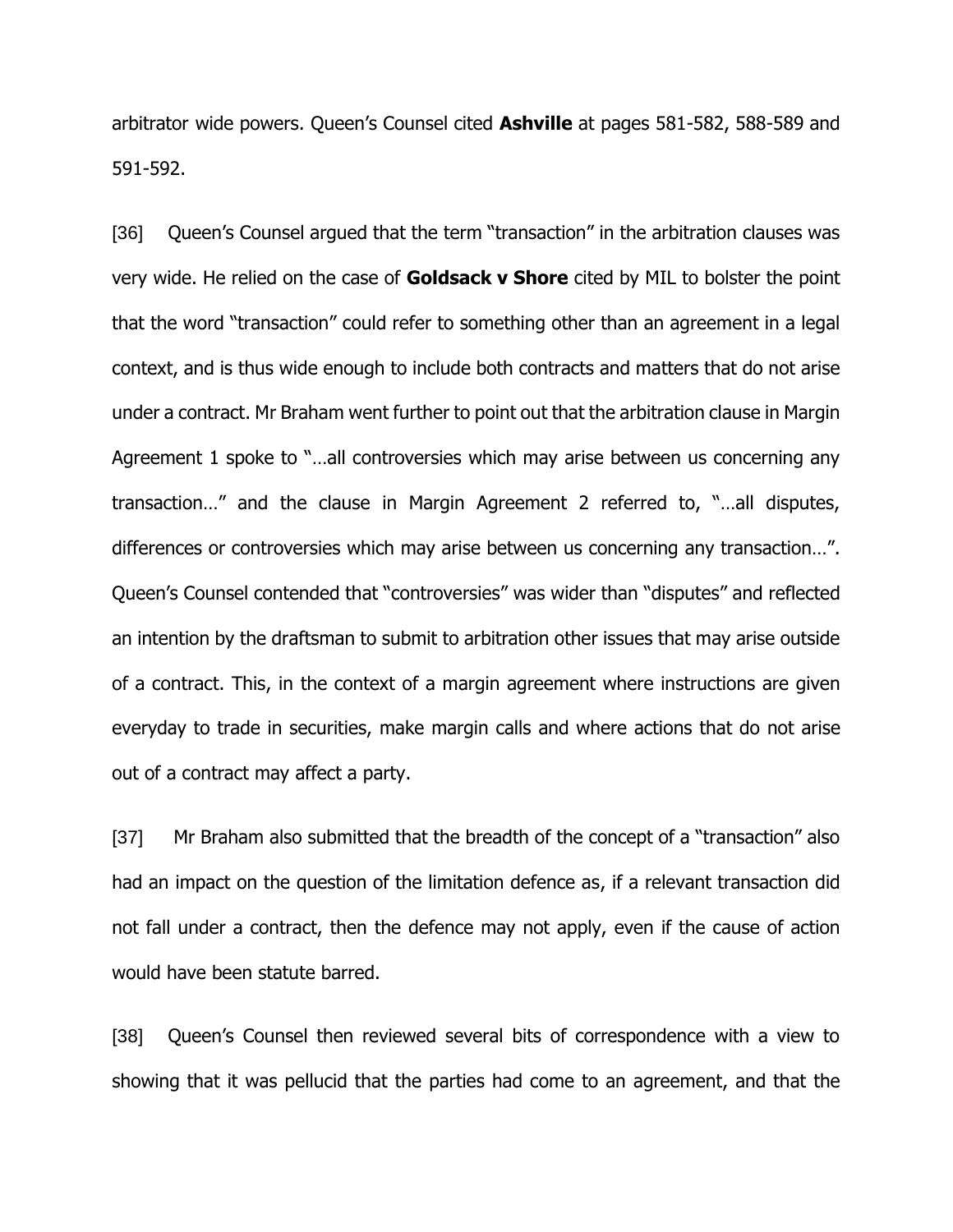dispute was whether that agreement was being properly applied; with BMSL contending that the improper application had led to it suffering loss and damage. Mr Braham, therefore, invited the court to dismiss the appeal with costs so that the arbitration could proceed.

# **Analysis**

### The applicable statute and arbitration clauses

[39] The natural starting point is the statute that governs agreements which incorporate arbitration clauses. The Act of 1900 is the applicable statute and so far as is relevant to this matter, section 6 states:

"6. In any of the following cases-

 (a) **where a submission provides that the reference shall be to a single arbitrator, and all the parties do not after differences have arisen concur in the appointment of an arbitrator**; …

 $(b) - (d)$  …,

# **any party may serve the other parties or the arbitrators, as the case may be, with a written notice to appoint an arbitrator, umpire, or third arbitrator**.

If the appointment is not made within seven clear days after the service of the notice, the Court or a Judge may, on application by the party who gave the notice, appoint an arbitrator, umpire, or third arbitrator, who shall have the like powers to act in the reference, and make an award as if he had been appointed by consent of all parties." (Emphasis added)

[40] Section 6 therefore provides for circumstances such as occurred in this case, where one party may approach the court to appoint an arbitrator after the parties have failed to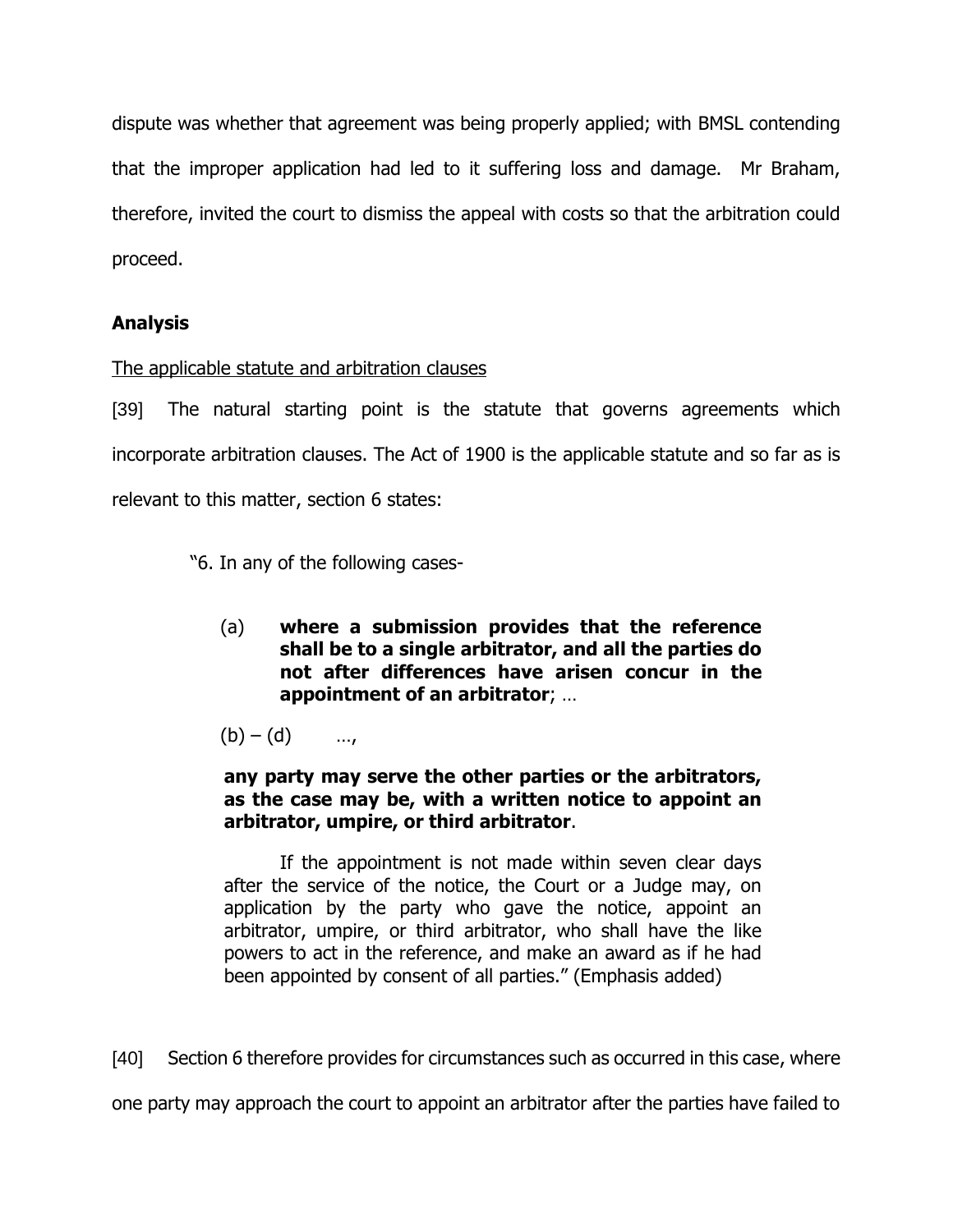reach an agreement to appoint one. This section was invoked by BMSL based on the arbitration clauses in Margin Agreements 1 and 2. The relevant arbitration clause in each agreement reads as follows:

Margin Agreement 1:

"The undersigned agrees, and by carrying an account for the undersigned you agree, that **all controversies which may arise between us concerning any transaction or the construction, performance or breach of this or any other agreement between us, whether entered into prior, on or subsequent to the date hereof, shall be determined by arbitration**. Arbitration is final and binding on all parties." (Emphasis added)

Margin Agreement 2:

"The undersigned agrees, and by carrying an account for the undersigned Mayberry agrees, that **all disputes, differences or controversies which may arise between us concerning any transaction or the construction, performance or breach of this or any other agreement between us, whether entered into prior, on or subsequent to the date hereof, shall be determined by arbitration**. The choice of Arbitrator shall be in the first instance chosen from a panel of three persons by Mayberry from whom the undersigned shall select one." (Emphasis added)

### **Issues**

[41] The nature of this case is such that it will be convenient to address multiple issues and multiple grounds together given the extent of overlap. Issues  $A - C$  touch and concern almost all aspects of grounds 1 and grounds  $3 - 7$  filed by MIL, while issue D specifically deals with whether in light of MIL's indication that it would be relying on the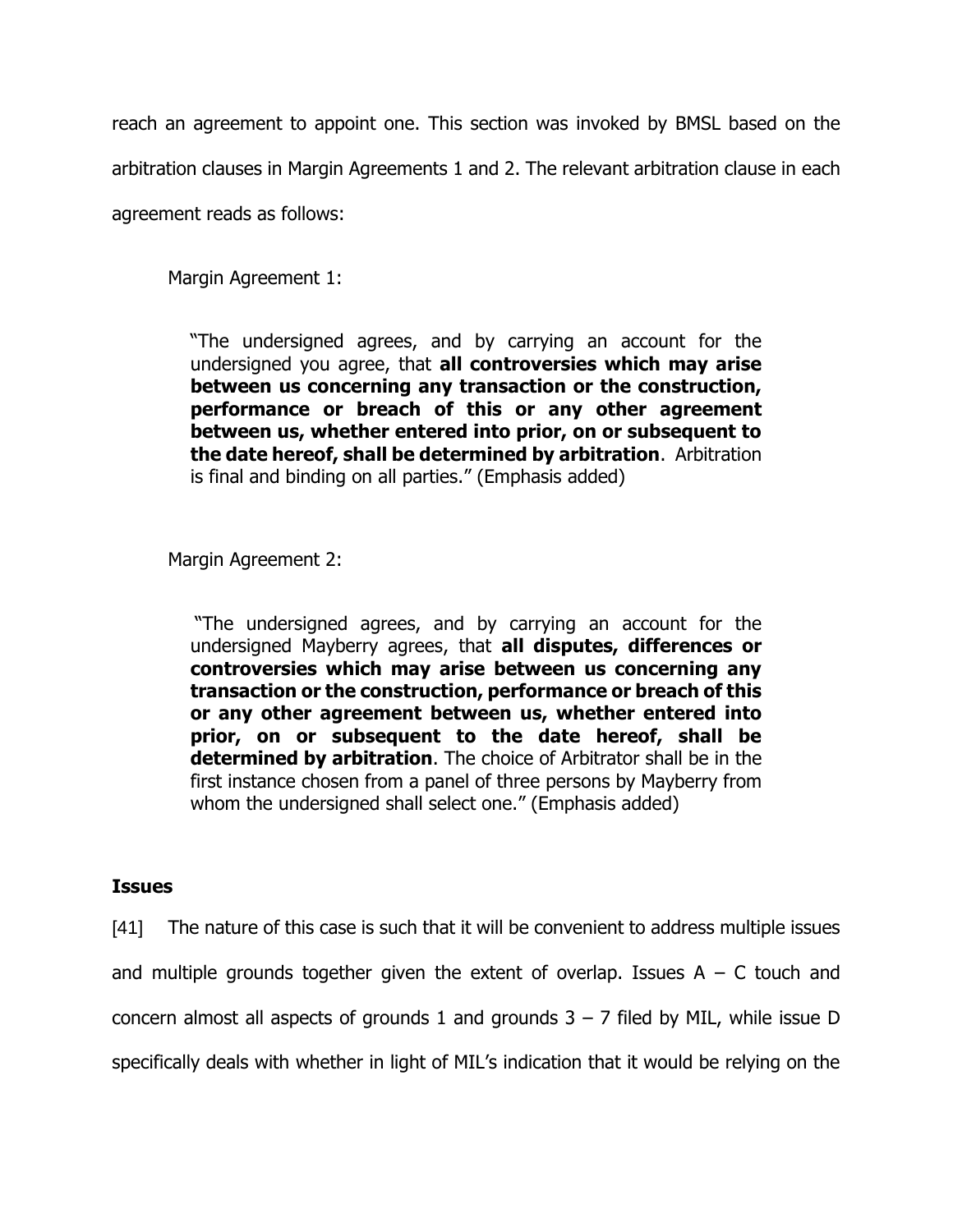"limitation defence", the learned trial judge should have exercised his discretion differently, which relates particularly to grounds 4 and 6.

# **Issues A – C (Ground 1; Grounds 3 – 7)**

- A. **Whether the learned judge erred as a matter of fact when he found that the dispute which arose between the parties concerned contracts called margin agreements;**
- B. **Whether the learned judge was correct in holding that the arbitrator once appointed, would be empowered to determine if he has jurisdiction to conduct arbitration proceedings, given the terms of the arbitration clauses in Margin Agreements 1 and 2 and the nature of the dispute between the parties;**
- C. **If the learned judge was correct that the arbitration clauses in this case made it possible for the arbitrator to determine his own jurisdiction, whether in the circumstances of this case, his decision to appoint the arbitrator was a wrongful exercise of his discretion.**

[42] The contention of MIL is that, under the terms of the arbitration clauses in the two margin agreements, the arbitrator would only be clothed with jurisdiction if there was an operative settlement agreement between the parties arrived at in 2010. It was argued that the court, and not the arbitrator, should determine whether there was such an agreement, as the arbitrator had not been expressly given the power to determine his own jurisdiction.

[43] Unlike the Arbitration Act, 2017, the Act of 1900 does not explicitly address the issue of how challenges to the jurisdiction of the arbitrator should be resolved. Therefore,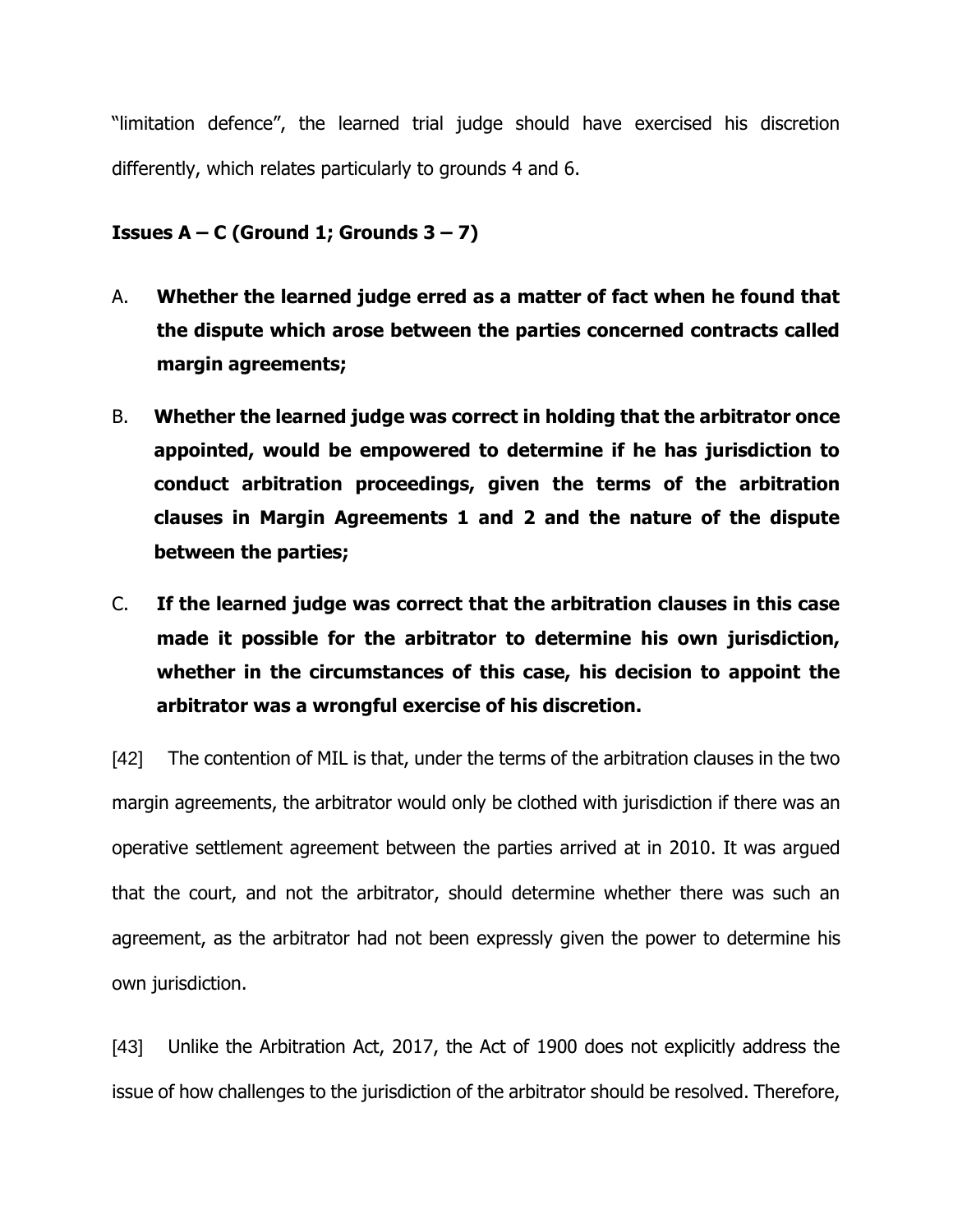reliance has to be placed on the common law. At common law, this issue has been considered in a number of cases. It is clear that, subject to statutory provisions, the terms of the agreement under which the parties agree to submit to arbitration circumscribe the powers of the arbitrator. In **Attorney General for Manitoba v Kelly & Others**, an action was brought against building contractors to recover sums improperly paid under a contract and for damages. A consent judgment was entered into which included that the plaintiff should recover, among other sums, "all loss to the plaintiff by reason of defective workmanship and materials" and that certain other sums should be set off against that loss. The judgment also provided that the sums to be debited and credited to the parties should be determined by two appraisers and any matter upon which they differed should be referred to an umpire whose decision should be final. An umpire was appointed and he made a report.

[44] This report was challenged by the building contractors on the ground that the umpire had exceeded his powers by including elements of "loss" not submitted to his jurisdiction. Having examined in detail the contents of the report under the several heads of loss under which the umpire made his calculation, the Judicial Committee of the Privy Council held that the award had been made within the jurisdiction conferred by the submission. Further, that there being no error apparent on its face, it could not be questioned in fact or law. At page 275, Lord Parmoor writing for the Board had this to say:

> "The iurisdiction of the umpire is derived solely from the agreement of the parties contained in the consent judgment."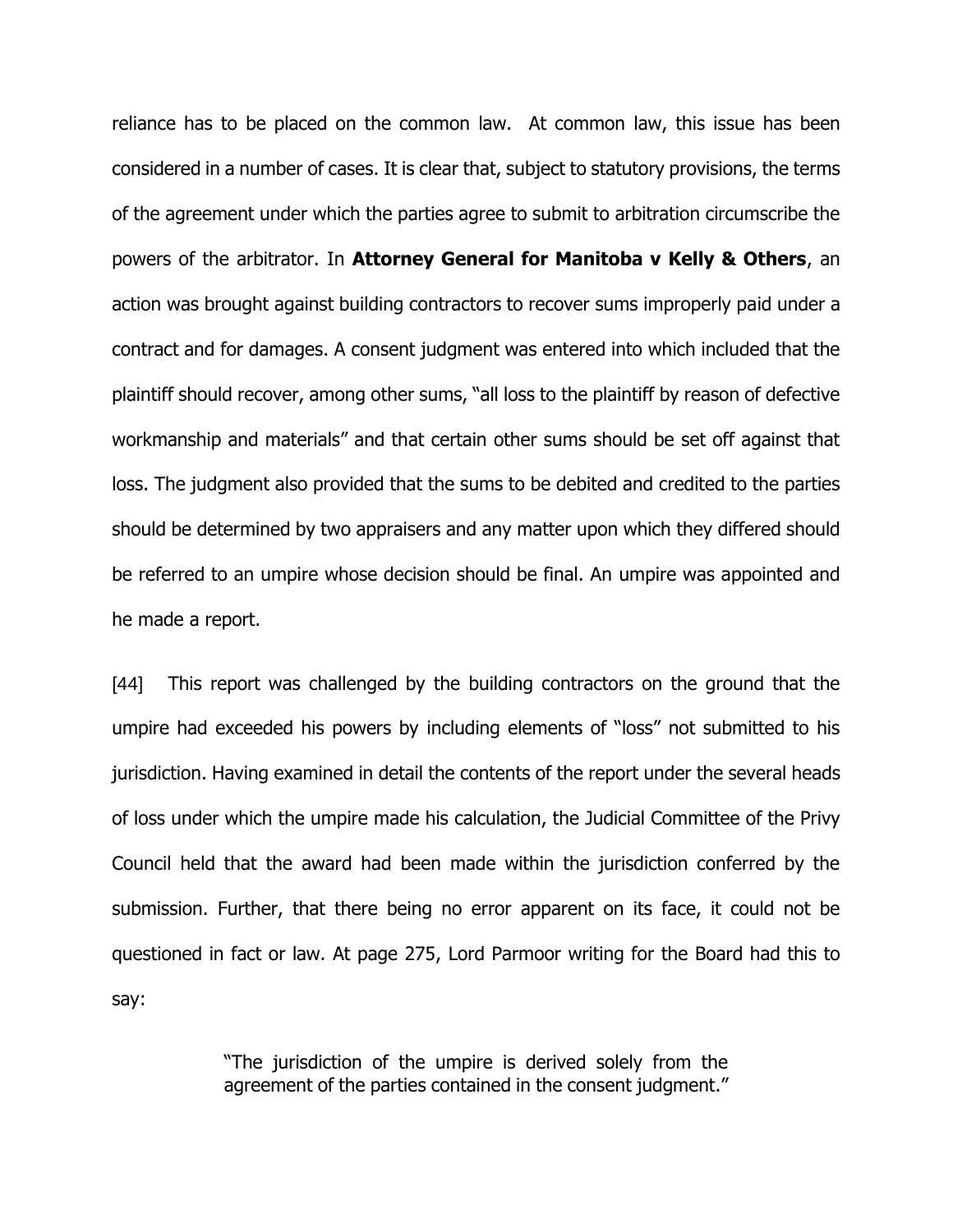[45] Continuing at page 276, regarding the question of the determination of the umpire's jurisdiction where that was the subject of dispute, he stated:

> "Whenever there is a difference of opinion between the parties as to the authority conferred on an umpire under an agreed submission, the decision rests ultimately with the Court and not with the umpire: **[Produce Brokers Co v](https://1.next.westlaw.com/Link/Document/FullText?findType=Y&serNum=1915046259&pubNum=999&originatingDoc=I69A6FDA1E42711DA8FC2A0F0355337E9&refType=UC&originationContext=document&transitionType=DocumentItem&contextData=(sc.DocLink))  [Olympia Oil and Cake Co](https://1.next.westlaw.com/Link/Document/FullText?findType=Y&serNum=1915046259&pubNum=999&originatingDoc=I69A6FDA1E42711DA8FC2A0F0355337E9&refType=UC&originationContext=document&transitionType=DocumentItem&contextData=(sc.DocLink))** [[1916] 1 AC 314, 327, 329]. It would be impossible to allow an umpire to arrogate to himself jurisdiction over a question which, on the true construction of the submission, was not referred to him. An umpire cannot widen the area of his jurisdiction by holding, contrary to the fact, that the matter which he affects to decide is within the submission of the parties."

[46] At first blush, MIL may take comfort from this case. However, it should be noted that in that case, the determination of the question of jurisdiction occurred after the award was made and then challenged. This is significant as while it is accepted that a jurisdictional point may be taken at any stage and at any level of adjudication, there may be some circumstances in which facts, and in some cases the relevant law, have to be ascertained and interrogated before the issue of jurisdiction can be settled. In **Attorney** 

**General for Manitoba v Kelly & others**, it was only after the umpire had conducted his assessment that the court determined, based on what he found and the heads under which he reported the loss, whether such loss was captured within the submission.

[47] That is why in the quotation extracted, it is indicated that, whenever there is conflict concerning the jurisdiction conferred on an umpire under an agreed submission, "the decision rests ultimately with the Court". Ultimately does not necessarily mean initially. Initially, under an agreed submission, or arbitration clauses as exist in the instant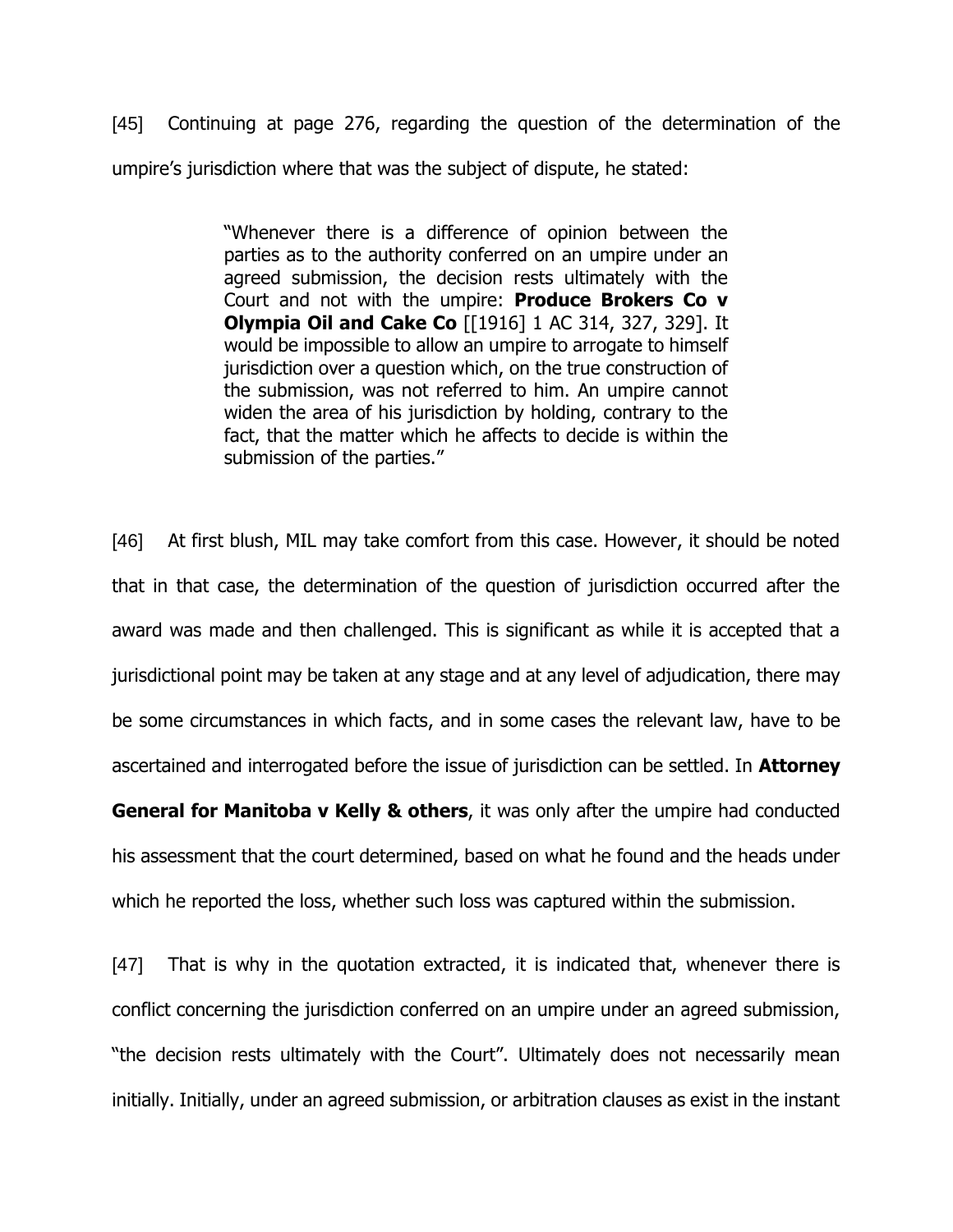case, the arbitrator may, in carrying out his function, admit evidence of and consider relevant facts to determine whether particular matters fall within the submission or arbitration clauses. In the instant case, it appears a wide range of correspondence and possibly oral evidence will need to be examined and assessed by the arbitrator to make that determination. It will then be for a court to decide whether the arbitrator's determination was correct, if it is later challenged by either party.

[48] **Produce Brokers Co Ltd v Olympia Oil and Cake Co** [1916] 1 AC 314 ('**Produce Brokers**'), referred to by Lord Parmoor in the extract, was decided six years prior to the case of **Attorney General for Manitoba v Kelly and others** by a Board of which Lord Parmoor was also a member. It was held unanimously that, under a clause in a contract referring to arbitration any dispute arising under the contract, the arbitrator was competent to finally determine the existence of a custom affecting the rights and obligations of the parties under the contract, where such custom is not inconsistent with the terms of the contract.

[49] Lord Atkinson at pages 323 to 324 stated that:

"Prima facie one would suppose that authority to decide disputes arising out of a contract necessarily conferred authority to decide what were the terms of that contract. It would appear to me to be impossible for any judge or arbitrator to determine whether any particular dispute arose out of a contract unless and until he knows what that contract is. This involves that the arbitrator must in such a case construe the contract which the parties entered into, and thus determine what they meant to express by the language they have used. If, for instance, in a contract relating to any art or trade or business the parties use terms having technical meanings in that art, trade, or business, then those terms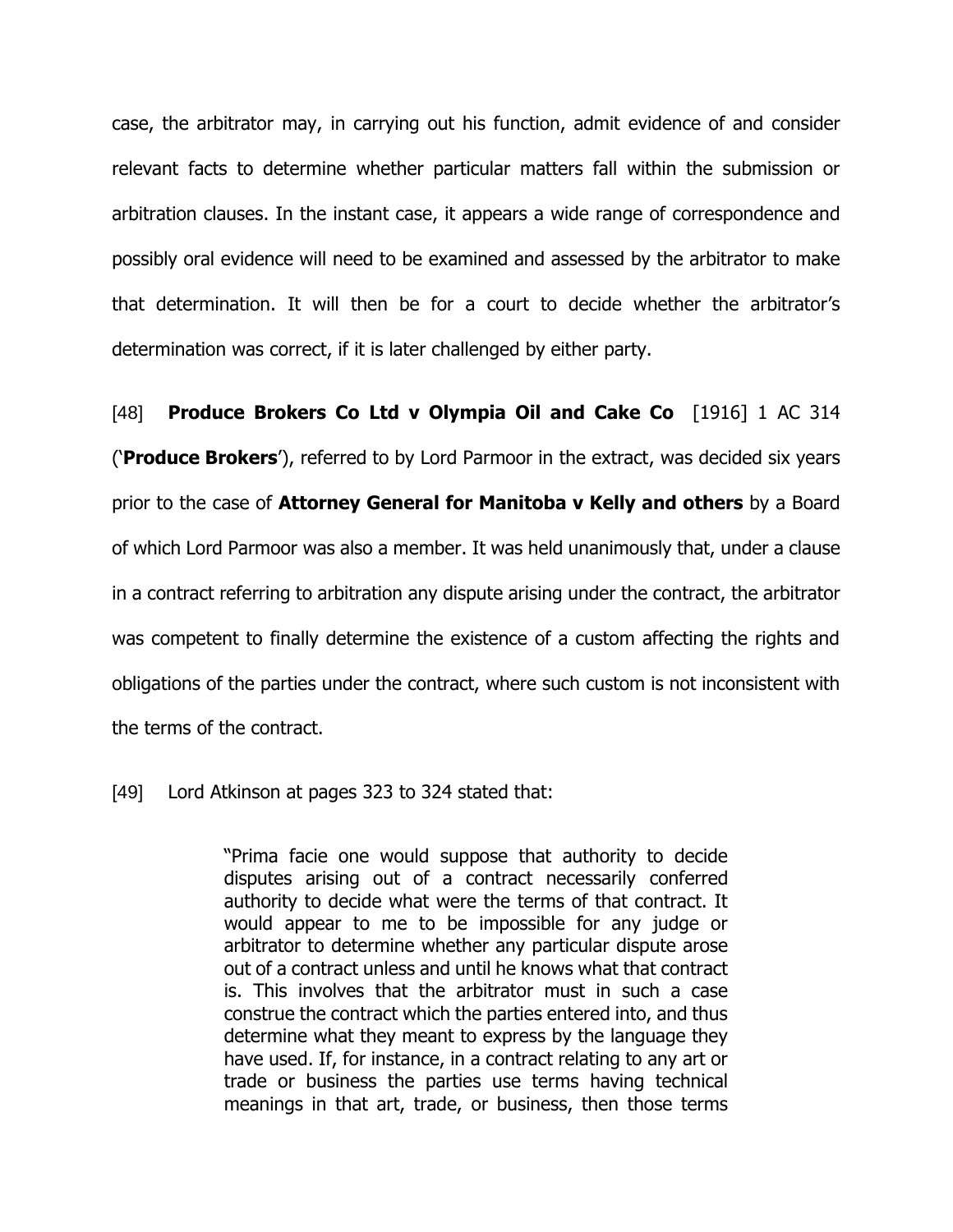should prima facie have that meaning attributed to them, simply because the parties to the contract presumably used those terms in their technical sense. In such a case it would appear to me that arbitrators or an umpire would, under such a submission as exists in this case, necessarily have authority to determine what was the technical meaning of those technical terms."

[50] In the instant case, it is appreciated that the contention of MIL is that there is disagreement as to whether there exists an operative contract arrived at in 2010. But, there is no disagreement that there were two arbitral clauses under which the parties agreed to submit to arbitration included in the two Margin Agreements.

[51] Perhaps most significantly however, **Produce Brokers** was like **Attorney General for Manitoba v Kelly & others**, a case where the competence of the arbitrators to make a decision was unsuccessfully challenged after they had completed the arbitration. Hence, they do not answer the question whether the jurisdiction of the arbitrator should be determined before the parties submit to arbitration, which is a central issue in this appeal.

[52] MIL sought further support from The Law and Practice of Commercial Arbitration in England where at page 114 under the heading "Issues as to facts founding the jurisdiction", it is stated:

> "Just as an arbitrator cannot make a binding award as to the existence of a contract which, if it does exist, is the source of his authority to act, so also does he lack the power to make a binding decision as to the existence of the facts which are said to found his jurisdiction. Thus, where a building contract provided that an arbitration should not take place until after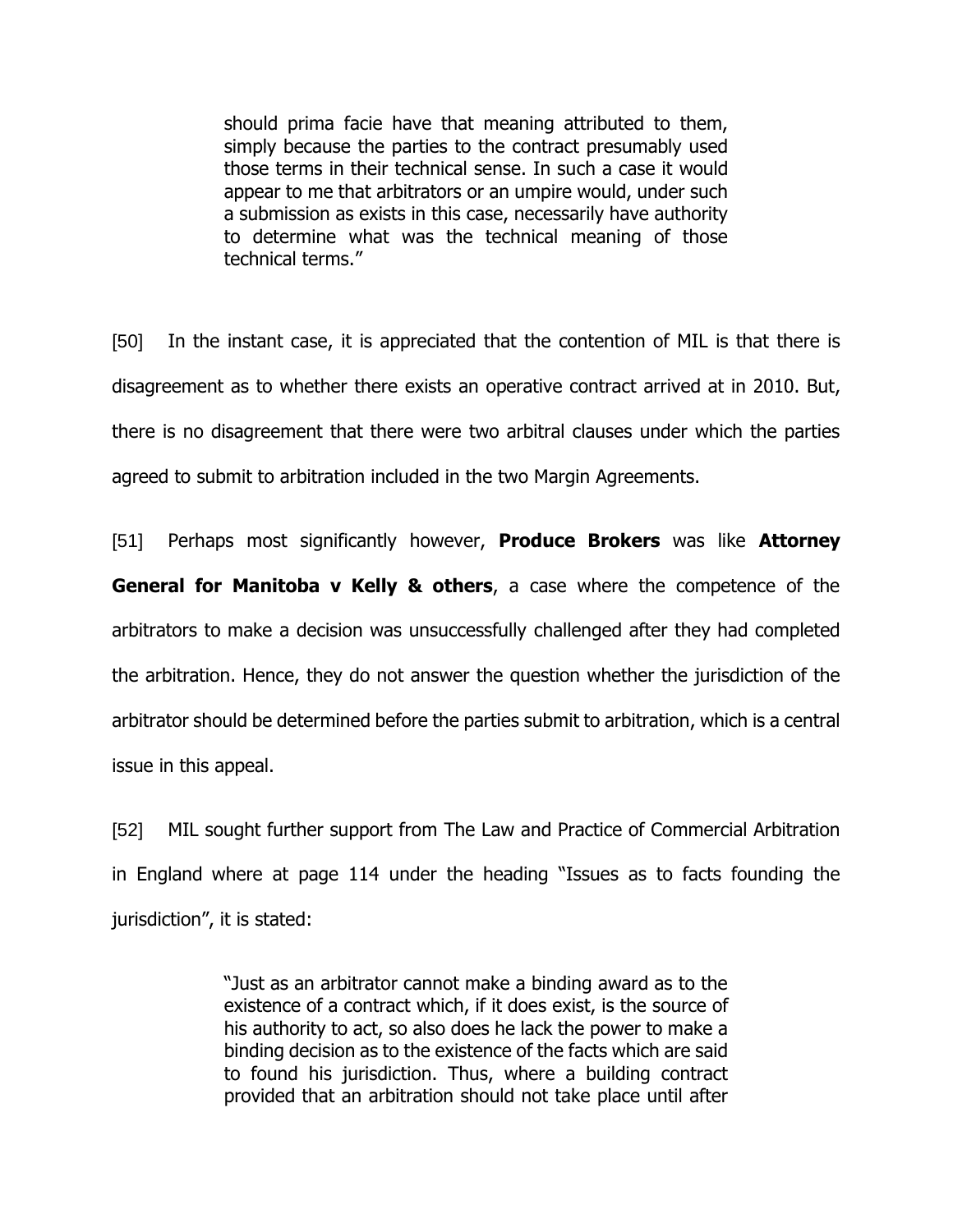completion of the works, it was held that the parties were not bound by a decision of the arbitrator that the works has been completed. Similarly, if the jurisdiction of the tribunal depends upon the giving of a notice, the tribunal has no power to decide whether an appropriate notice has been given."

[53] In my view, this extract does not support the conclusion that an arbitrator should not be allowed to proceed to consider the issues submitted for arbitration, because to do so will require him to rule on the existence of a contract, or to investigate facts, to determine if they establish or fall within his jurisdiction. Its import is that whatever decision an arbitrator makes on such jurisdictional points is not binding, as it will necessarily be subject to the final decision of the court, if challenged.

[54] The case of **Goldsack v Shore** provides more obvious support for MIL's position. In that matter, the Agricultural Holdings Act of 1948 in England ('the AHA') provided that disputes concerning certain agreements for the use of land as agricultural land should be determined by arbitration. A relevant dispute having arisen between two parties, an action for trespass was filed in court. The plaintiff claimed that no agreement existed between the parties for the use of his land. There had merely been a tenancy at will or a licence, granted to the defendant, to occupy the land by having sheep on it, which tenancy or licence had been determined.

[55] The county court judge having heard the plaintiff's evidence, decided that the word "agreement" in the AHA had its ordinary non-technical meaning. Therefore, as the plaintiff had at least agreed to grant the defendant a licence, the matter fell to be decided by arbitration and the court had no jurisdiction. On appeal, it was held that the court, and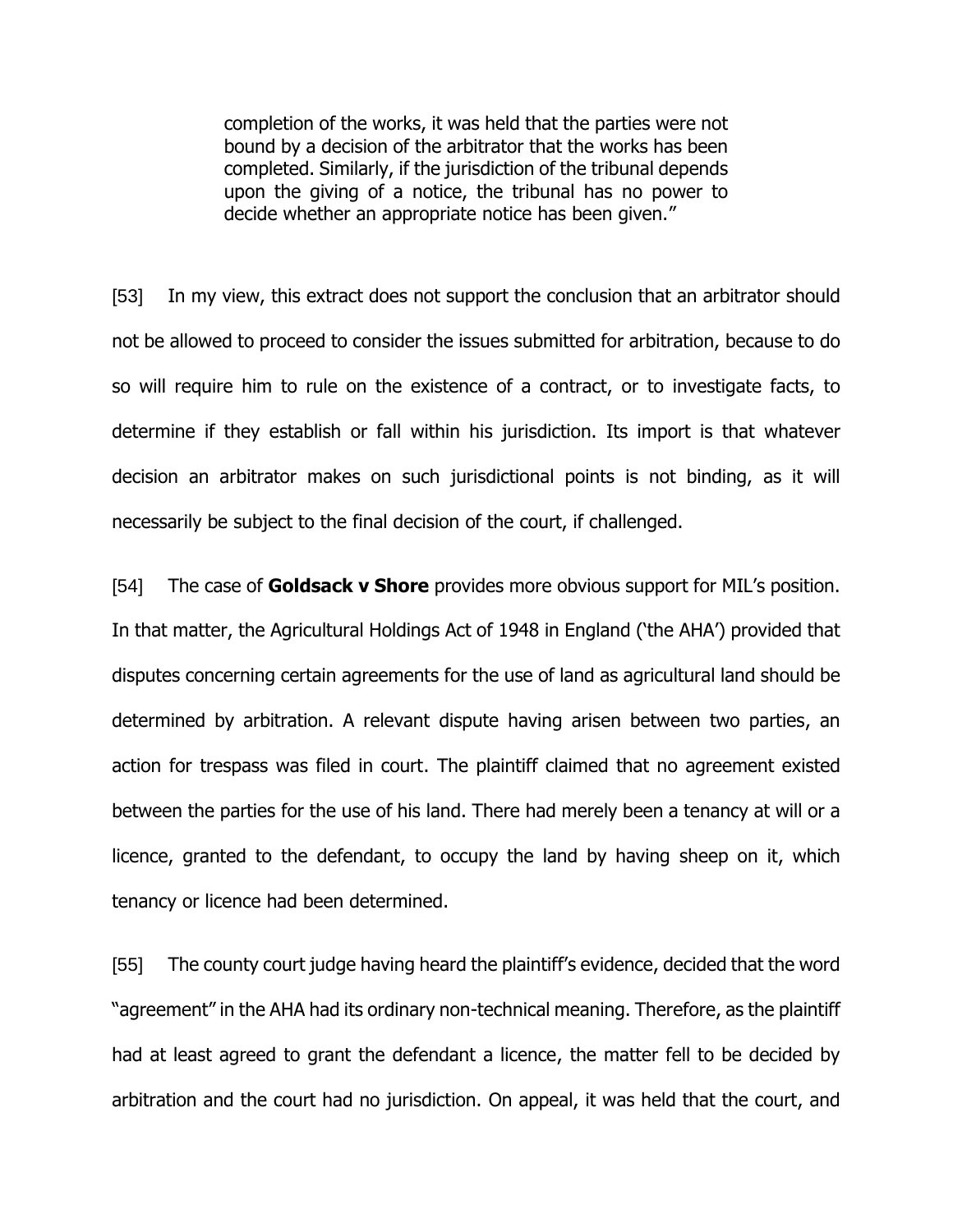the court alone, had jurisdiction to determine whether a transaction was an agreement under the AHA in the sense of being a contract for valuable consideration enforceable by law. Therefore, the county judge should have continued the hearing to determine the applicability of the AHA as distinct from its operation. The matter was, therefore, remitted to the county judge to hear further evidence to determine whether an agreement existed or not, which would settle whether the court or an arbitrator had jurisdiction to decide the matter.

[56] Interestingly, the point was raised from the bench during arguments, that in the instant case, the learned trial judge was not himself asked to settle the question of whether the arbitrator would have jurisdiction; the challenge was limited to whether or not the arbitrator should be appointed.

[57] The answer to MIL's position on this issue was carefully nuanced by Mr Braham on behalf of BMSL. He acknowledged that the court always has the power when asked to determine the question of an arbitrator's jurisdiction. He, however, argued that the court could either choose to do so, or leave the issue for the determination of the arbitrator, in circumstances such as exists in the instant case, where the answer to the jurisdictional question will involve the resolution of several factual issues, including technical matters, some of which may require the taking of oral evidence.

[58] Support for this view is found in Chitty on Contracts,  $31<sup>st</sup>$  Ed, Vol II, Specific Contracts, at page 162 where it is stated:

"6. JURISDICTION OF THE ARBITRAL TRIBUNAL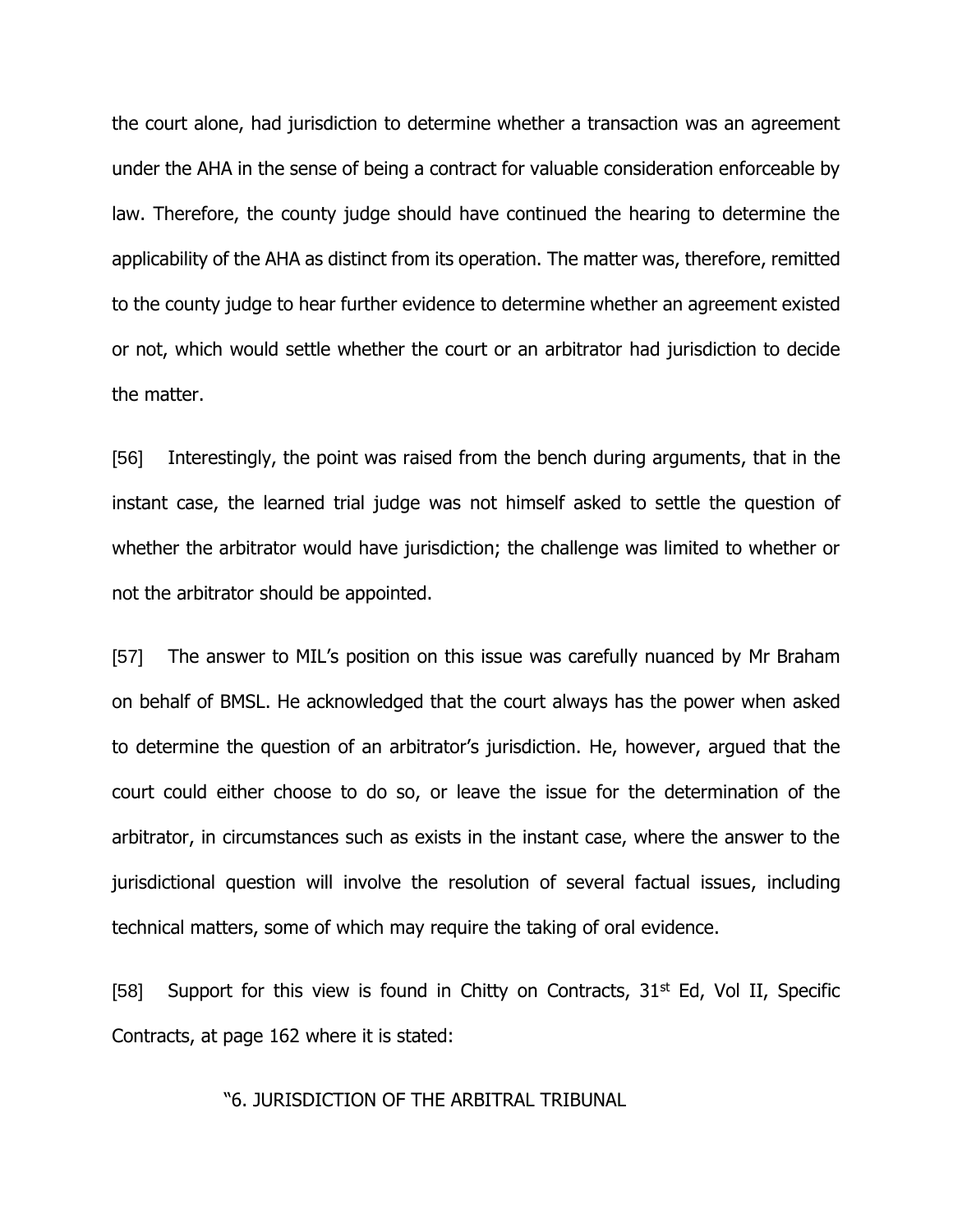32-097 **Tribunal can rule on its own jurisdiction.**  English law has always taken the view that the arbitral tribunal cannot be the final adjudicator of its own jurisdiction. The final decision as to the substantive jurisdiction of the tribunal rests with the court. However, there is no reason why the tribunal should not have the power, subject to review by the court, to rule on its own jurisdiction. Indeed, such a power (often referred to as the principle of 'kompetenz-kompetenz') has been generally recognized in other legal systems. It had also been recognised by English law before the 1996 [Arbitration] Act, but section 30 of the Act puts this on a statutory basis. Unless otherwise agreed by the parties, the arbitral tribunal may rule on its own substantive jurisdiction, that is, as to (a) whether there is a valid arbitration agreement; (b) whether the tribunal is properly constituted; and (c) what matters have been submitted to arbitration in accordance with the arbitration agreement. …"

[59] Mr Braham noted that section 30 of the 1996 English Arbitration Act is similar to section 19(1) of the Arbitration Act, 2017, which expressly provides that the arbitral tribunal may rule on its own jurisdiction. Therefore, the implication is that just as the 1996 English Arbitration Act codified the common law, so has section 19(1) of the Arbitration Act, 2017.

[60] The first instance decision of **Christopher Brown** also accords with the position advanced by Queen's Counsel for BMSL. In this case, arbitrators appointed pursuant to the plaintiff's and defendant's submission, contained in a contract between them, made an award ordering the defendants to pay a sum of money to the plaintiffs. The plaintiffs brought an action to recover the award which they alleged the defendants had wrongfully failed to pay. In their defence, the defendants alleged the contract was not binding as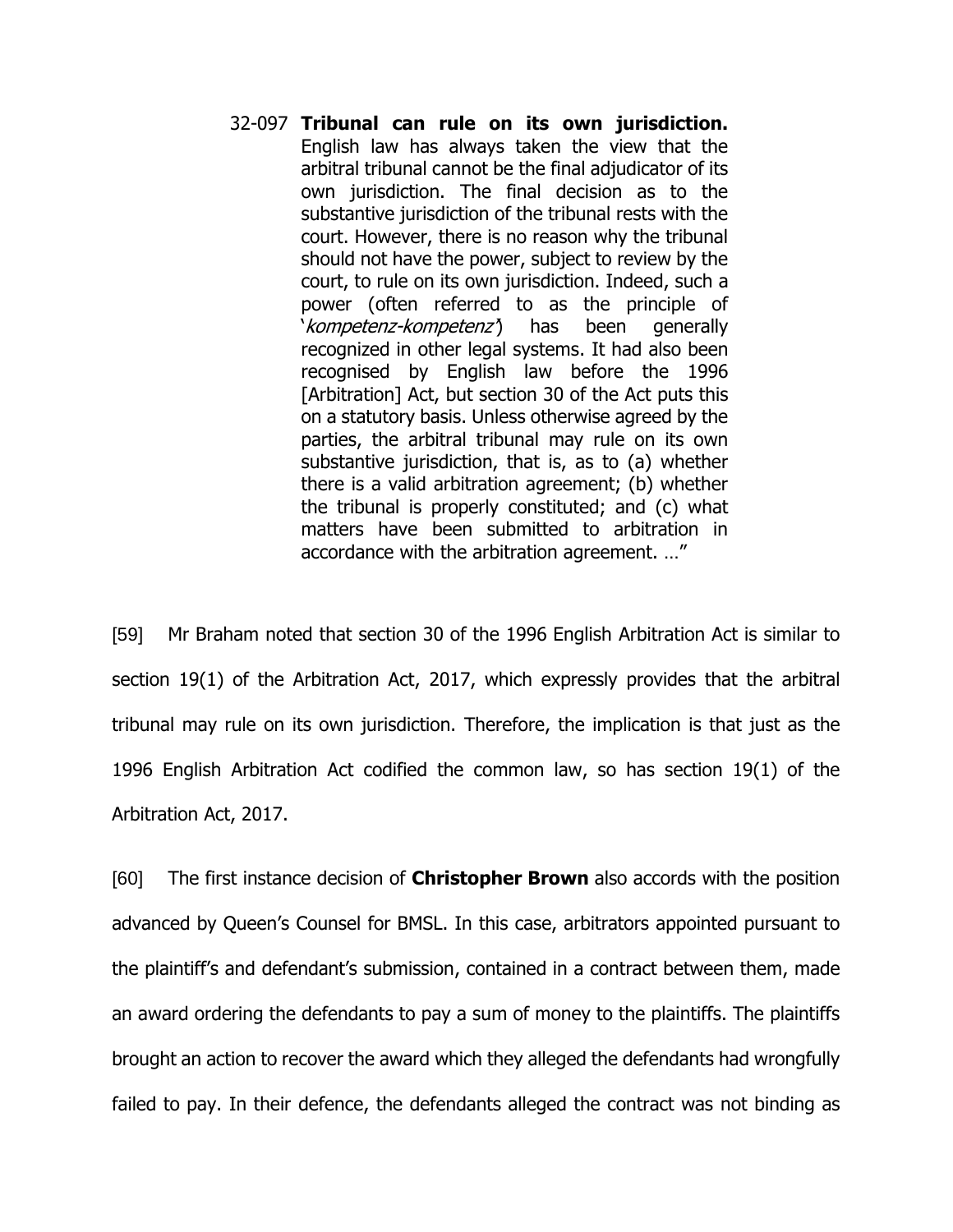the parties had never been ad idem, from which it would follow that the submission based on the contract was also not binding, thus the award was valueless. Devlin J held that, arbitrators whose jurisdiction is challenged are entitled to make their own inquiries into the question of whether or not they have jurisdiction in order to determine their own course of action, although the result of their inquiry can have no effect on the rights of the parties. At page 693 he stated:

> "It is clear that at the beginning of any arbitration one side or the other may challenge the jurisdiction of the arbitrator. It is not the law that arbitrators, if their jurisdiction is challenged or questioned, are bound immediately to refuse to act until their jurisdiction has been determined by some court which has power to determine it finally. Nor is it the law that they are bound to go on without investigating the merits of the challenge and determine the matter in dispute, leaving the question of their jurisdiction to be held over until it is determined by some court which had power to determine it. They might then be merely wasting their time and everybody else's. They are not obliged to take either of those courses. They are entitled to inquire into the merits of the issue whether they have jurisdiction or not, not for the purpose of reaching any conclusion which will be binding upon the parties-because that they cannot do-but for the purpose of satisfying themselves, as a preliminary matter whether they ought to go on with the arbitration or not. If it became abundantly clear to them, on looking into the matter, that they obviously had no jurisdiction as, for example, it would be if the submission which was produced was not signed, or not properly executed, or something of that sort, then they might well take the view that they were not going to go on with the hearing at all. They are entitled, in short, to make their own inquiries in order to determine their own course of action, and the result of that inquiry has no effect whatsoever on the rights of the parties."

[61] Though initially cited by Queen's Counsel for BMSL, both parties embraced the

authority of **Ashville**, the most recent English authority referred to by either party. In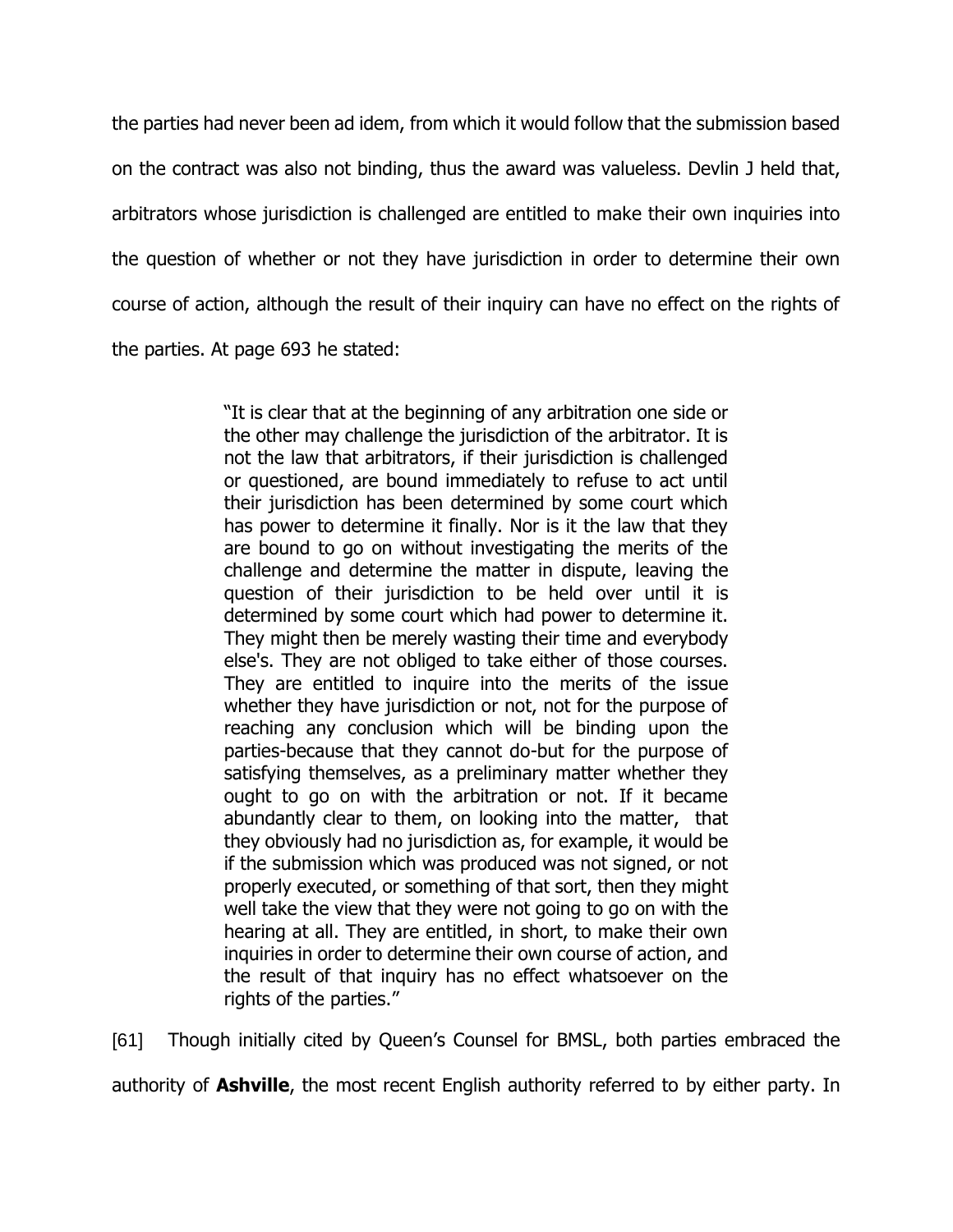**Ashville**, a construction contract between a contractor and building owner contained an arbitration clause which provided that any dispute or difference between the parties "as to the construction of this Contract or as to any matter or thing of whatsoever nature arising thereunder or in connection therewith" was to be referred to arbitration. Following a dispute that arose between the parties, the matter was referred by the contractor to arbitration alleging mistakes and misrepresentation and asking the arbitrator to rectify the contract and award damages. The owner asserted that the arbitrator did not have the jurisdiction to hear and determine those issues. The issue of jurisdiction having been referred to the court, the judge held that the disputes between the parties had arisen either 'as to the construction' of the contract or 'in connection' with it and therefore the arbitrator had jurisdiction. On appeal by the owner, it was held that:

> "The question whether a dispute between the parties to a contract fell within an agreement to arbitrate was primarily a question of construction of the arbitration clause itself in the circumstances of the particular case. On the true construction of the clause in question the disputes between the parties over a mistake made by one or both parties at the time the contract was entered into or over a misrepresentation or negligent misstatement made by the owner were disputes arising 'in connection' with the contract and therefore fell within the scope of the arbitrator's jurisdiction under the arbitration clause. Furthermore, there was nothing in that clause which precluded the arbitrator from granting rectification or awarding damages if such allegations were made out. The owner's appeal would therefore be dismissed."

[62] It is, therefore, critical that the terms of the arbitration clauses under which the arbitrator was appointed are examined. In Margin Agreement 1, that clause stipulated that "…all controversies which may arise between us concerning any transaction or the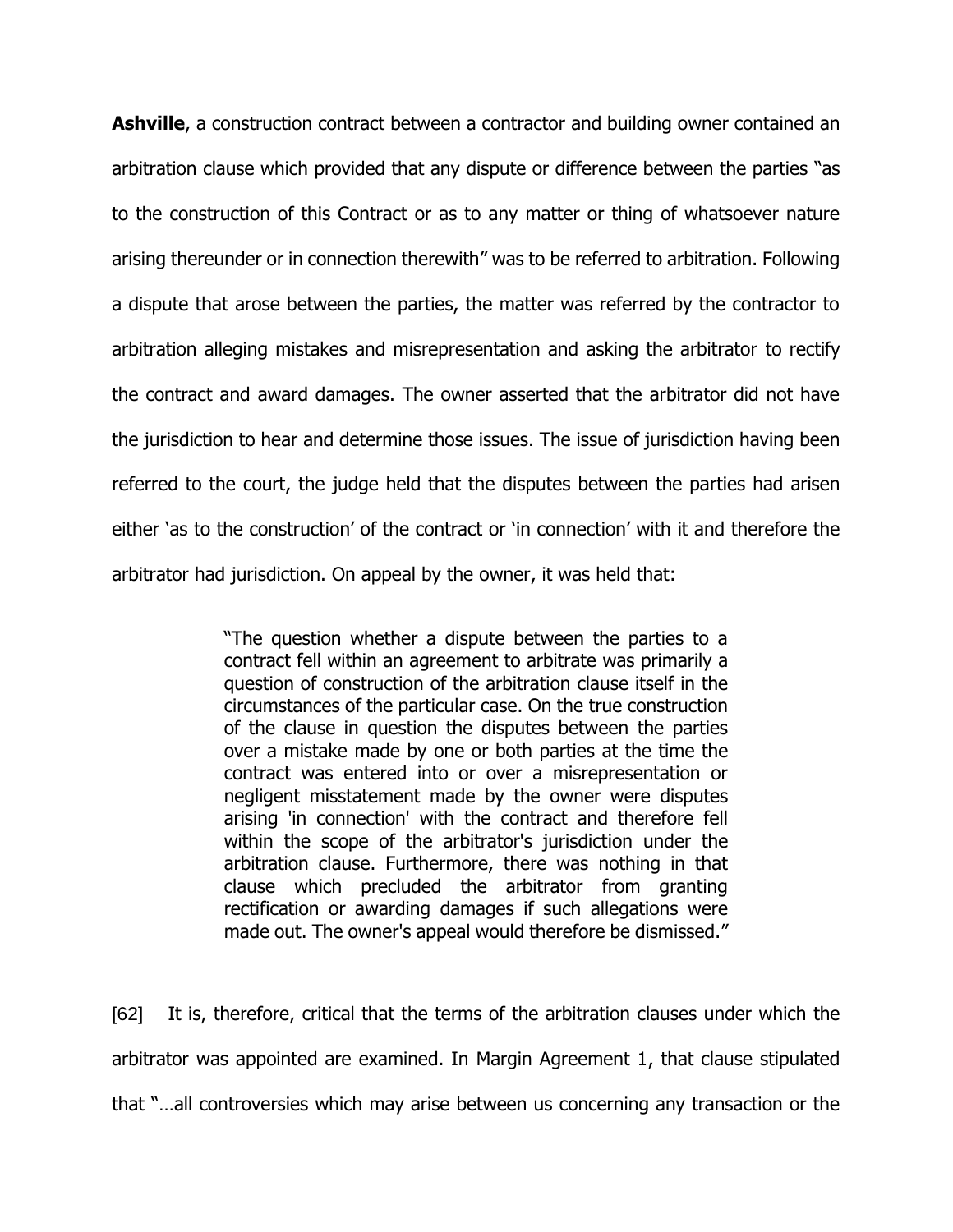construction, performance or breach of this or any other agreement between us, whether entered into prior, on or subsequent to the date hereof shall be determined by arbitration…". The arbitration clause in Margin Agreement 2 was worded slightly differently stating that "…all disputes, differences or controversies which may arise between us concerning any transaction or the construction, performance or breach of this or any other agreement between us, whether entered into prior, on or subsequent to the date hereof, shall be determined by arbitration…".

[63] Counsel for MIL submitted that the learned trial judge erred in finding that the parties had manifested a desire to have all disagreements determined by arbitration. He advanced that, if that was the intention, the clause would have been worded widely, for example, like the one in **Produce Brokers** which read:

> "All disputes from time to time arising out of this contract including any question of law appearing in the proceedings…shall be referred to arbitration according to the rules endorsed on this contract…"

[64] The clause in the instant case, he submitted, would then have provided:

"The undersigned agrees, and by carrying an account for the undersigned, Mayberry agrees, that all disputes, differences or controversies which may arise between us concerning this or any other agreement between us, whether entered into prior, on or subsequent to the date hereof shall be…"

[65] With the exception of the specific reference to the determination of questions of law in the **Produce Brokers** case, both the clause in that case and the clauses in the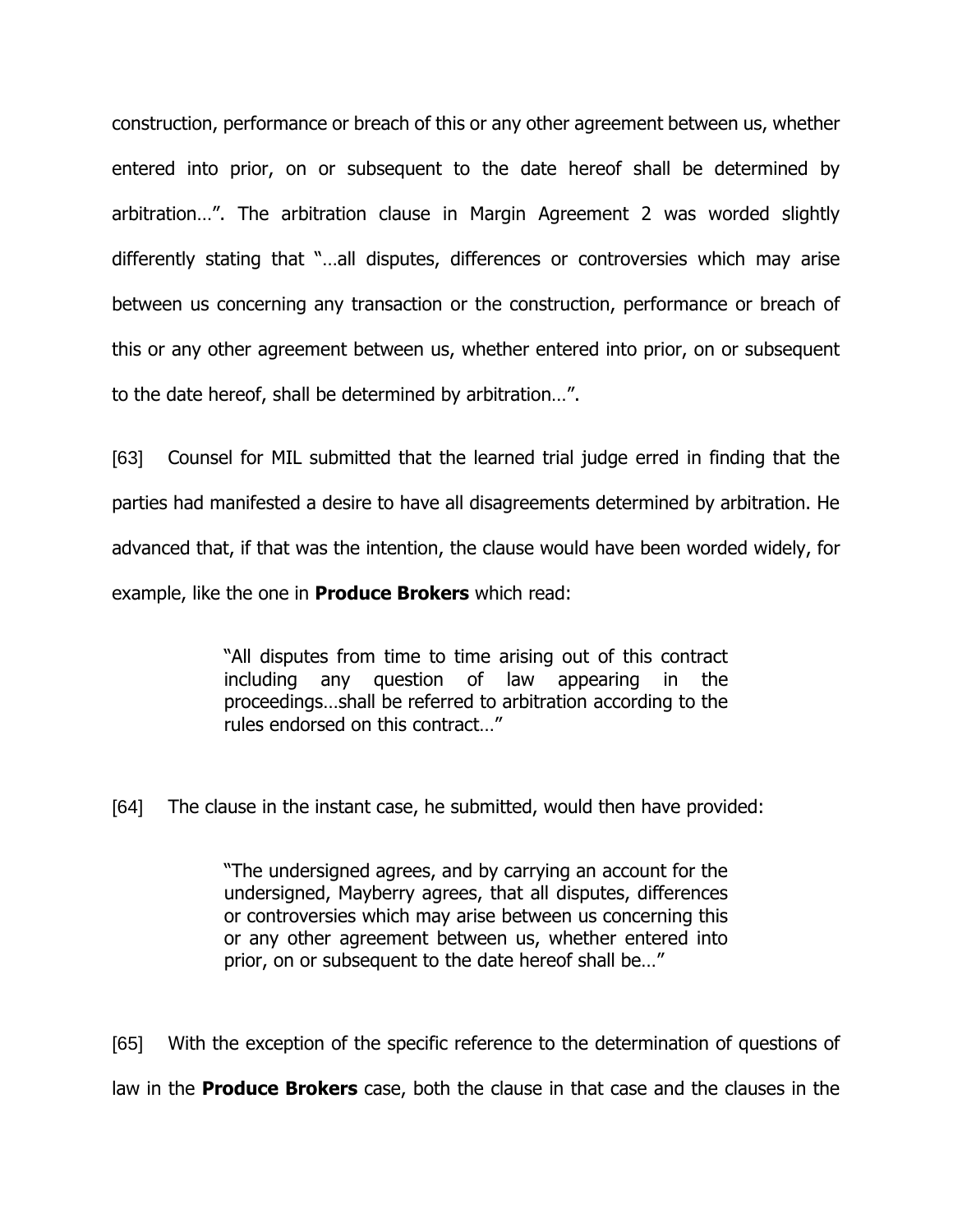instant case, are demonstrably broad. It is does not appear to this court that the alternative formulation proffered by counsel for MIL would necessarily be any wider than what actually exists in the clauses under consideration.

[66] Each word in an arbitration clause has to be examined to determine its meaning. As stated by May LJ in **Ashville** at page 581, "[i]n seeking to construe a clause in a contract…[t]he exercise which has to be undertaken is to determine what the words used mean". Concerning the clauses in the instant case, both counsel acknowledged that "transaction", which is mentioned in both arbitral clauses, is wider than "agreement". Both arbitral clauses also speak to "controversies", with the second agreement adding also "disputes" and "differences". Significantly, both agreements indicated that referrals could be made in respect of "…any transaction or the construction, performance or breach of this or any other agreement between us, **whether entered into prior, on or subsequent to the date hereof**". (Emphasis added.)

[67] In the instant case, it is appreciated that the contention of MIL is that there is disagreement concerning whether there exists an operative settlement agreement arrived at in 2010, without which the arbitrator would have no jurisdiction and, in any event, the claims of BMSL would be statute barred. I will address the issue of the limitation defence later. At this point however, I note that the position adopted by counsel for MIL makes inadequate allowance for i) the fact that "transaction" is wider than "agreement" and ii) more fundamentally, that neither party disputes the validity of the arbitral clauses, as distinct from their applicability.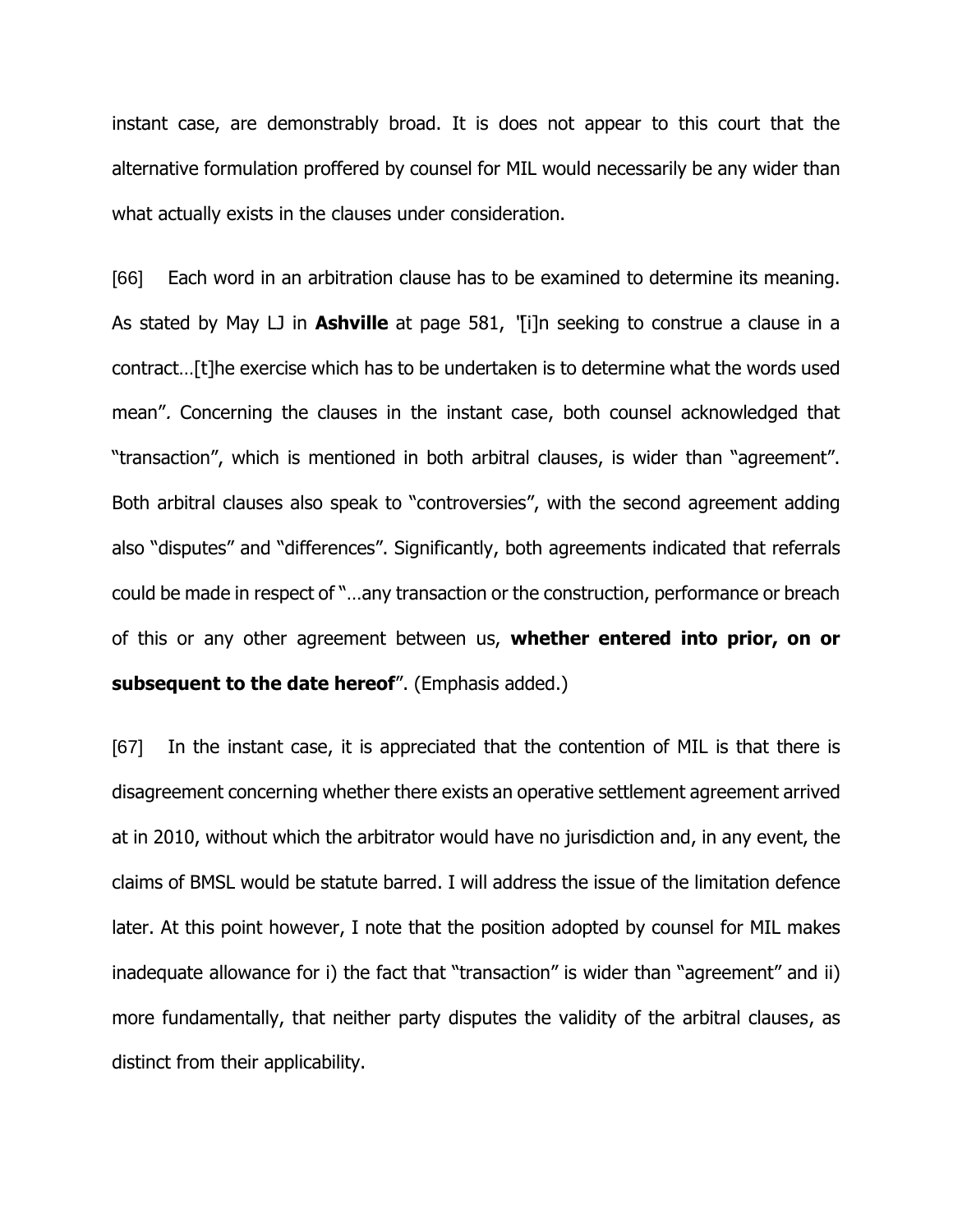[68] On the face of these clauses, the parties agreed between themselves to have all controversies (Margin Agreement 1), and all controversies, disputes and differences (Margin Agreement 2), in relation to those margin agreements and future agreements determined by arbitration. That is what I understood Batts J to mean when he said at paragraph 3 of his judgment that "[t]he dispute between the parties concern contracts which are called 'margin agreements"; and at paragraph 11 where he stated that "[i]n this matter, there is no doubt or confusion as to the extent of the intended arbitrator's jurisdiction. The clause says he is to determine all disputes present and future with respect to the existing agreement and any others to be entered into". The learned judge was saying no more than that the parties had clearly established a mechanism within the agreements they had signed, concerning how they would address disputes. The learned judge was not suggesting it was settled that the arbitrator would necessarily find that he had jurisdiction to conduct the arbitration once seised of the matter. Neither did the learned judge fail to appreciate that central to the determination of that point, would be the question of whether or not a settlement agreement had come into and remained in force.

[69] This, in a context where the learned judge in considering the submission that the claim was time barred, stated at paragraph 8:

> "… It will be in the context of making that determination that the arbitrator may be required to consider if the subsequent exchange of correspondence created a new arrangement, agreement or acknowledgement."

[70] And later at paragraph 11: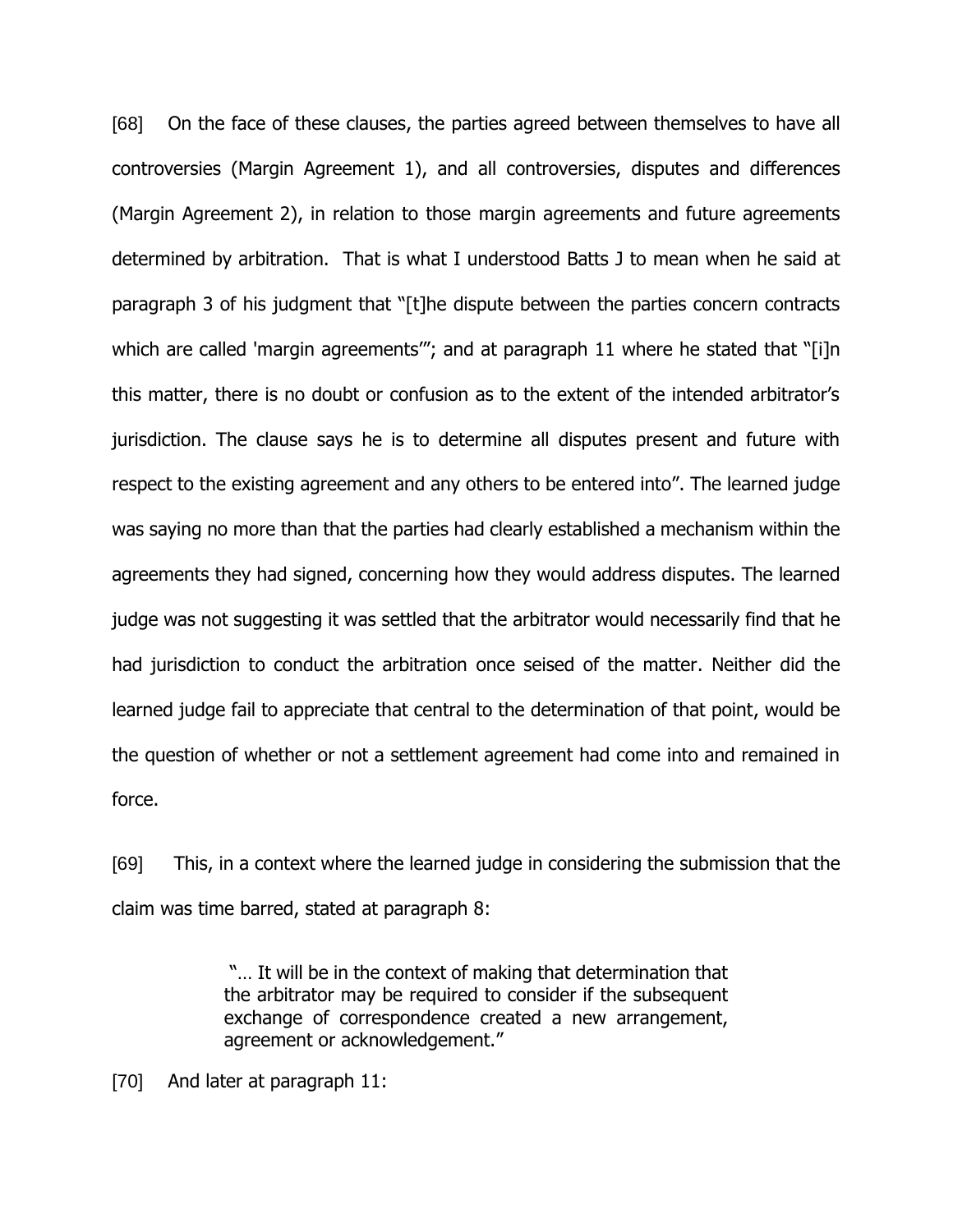"… If there is a settlement agreement, and a dispute as to its performance, that also will be a matter for the arbitrator to resolve."

[71] The learned judge was merely saying, with which I agree, that based on the wording of the arbitral clauses, it was clear the arbitrator would at least be able to determine if the issues before him fell within his jurisdiction. The determination by the arbitrator, if he has jurisdiction, will be dependent on what facts are established and found proved. Each arbitral clause in this case, therefore, created a "right to refer" to arbitration, once, on its face, the dispute between the parties emanates from matters flowing from the signed agreements. The arbitrator will, however, have to determine, based on the terms of the arbitral clauses, after hearing evidence and submissions, whether the matter referred to him actually falls within his "adjudicatory jurisdiction".

[72] It therefore appears that Mr Braham's submissions on this point are well founded. To succeed, counsel for MIL would have to show not that the learned trial judge could have declined to appoint the arbitrator, but that he should have, and that the exercise of his discretion to appoint the arbitrator was therefore, plainly wrong. Even before the passage of the new Arbitration Act in 2017, the common law position was that while the final determination of the jurisdiction of an arbitrator is for the court, there were circumstances in which it was appropriate for the preliminary determination of that issue to be made by the arbitrator himself — that determination always being subject to the final verdict of the court. The weight of the authorities cited before this court supports that conclusion. With the exception of the case of **Goldsack v Shore**, in all the other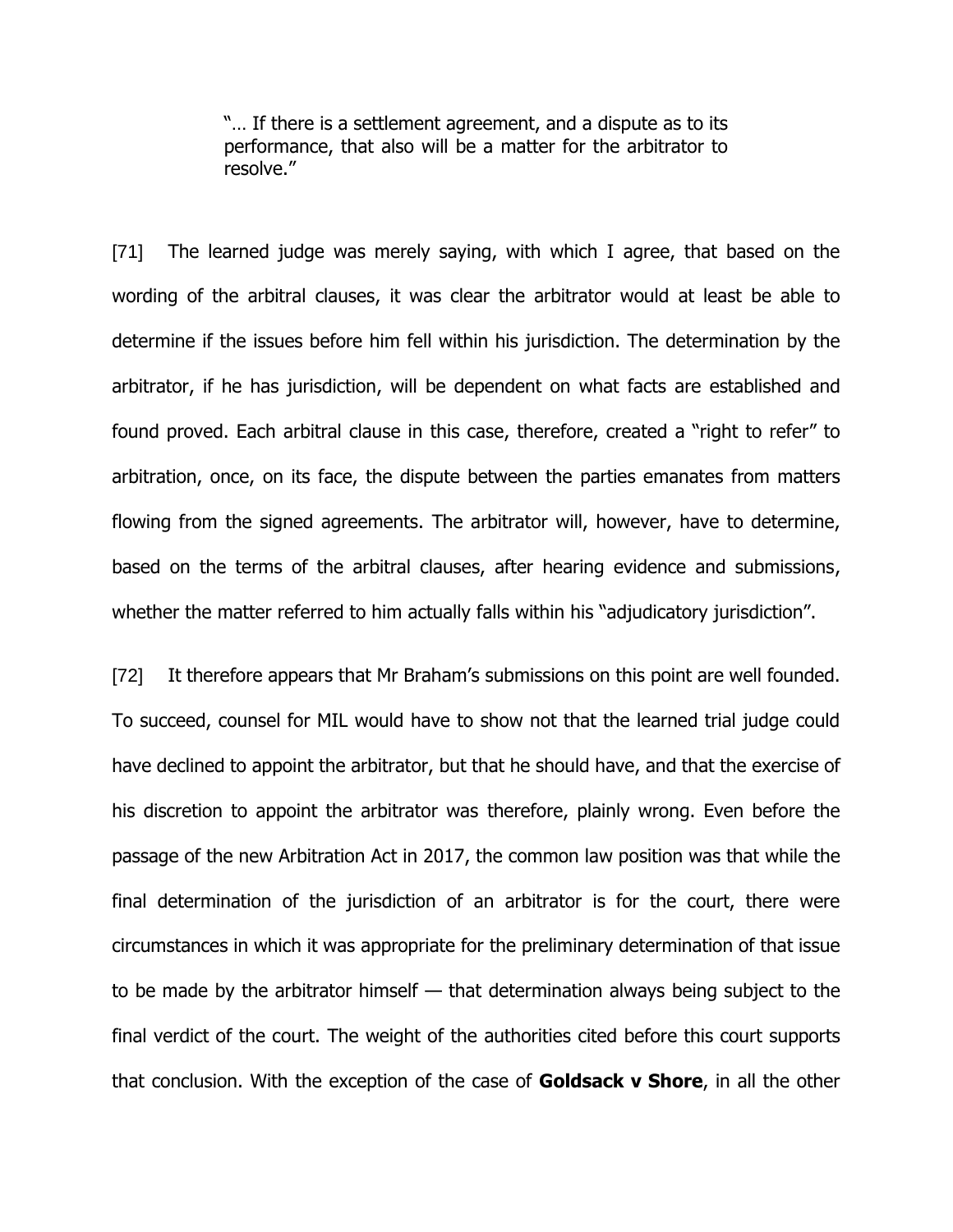cases, the issue of the arbitrator's jurisdiction was raised after the arbitration, during court proceedings challenging the arbitral award.

[73] The court also has to be alive to the intention of the parties at the time they contract and seek to give expression to that intention. Earl Loreburn in **Produce Brokers**  stated at page 320:

> "Parties have a right to prefer what some may consider the imperfect though expeditious wisdom of arbitrators to the slower and more costly justice of His Majesty's Courts."

[74] The arbitrator appointed in this case is a learned retired judge of great acumen and experience. There is therefore no reason to suppose his wisdom would be any less sagacious than that of the courts. With that caveat, the quotation is apt. The pragmatic reality recognised by Earl Loreburn in 1916 still exists today. Accordingly, it is useful to also quote, as did the learned trial judge in his judgment, the opinion of the Caribbean Court of Justice in the case of **Belize Natural Energy Ltd v Maranco Ltd**, paragraph 16, where the court stated:

> "The Court recognises that arbitration is an increasingly preferred method of resolving complex commercial disputes and that it rests in the key principle of party autonomy. Parties to an arbitration agreement make the conscious decision to prefer the prompt, expedient, and final settlement of their disputes through the arbitral process rather than the often protracted process of court adjudication. As it is sometimes put, they choose finality over legality."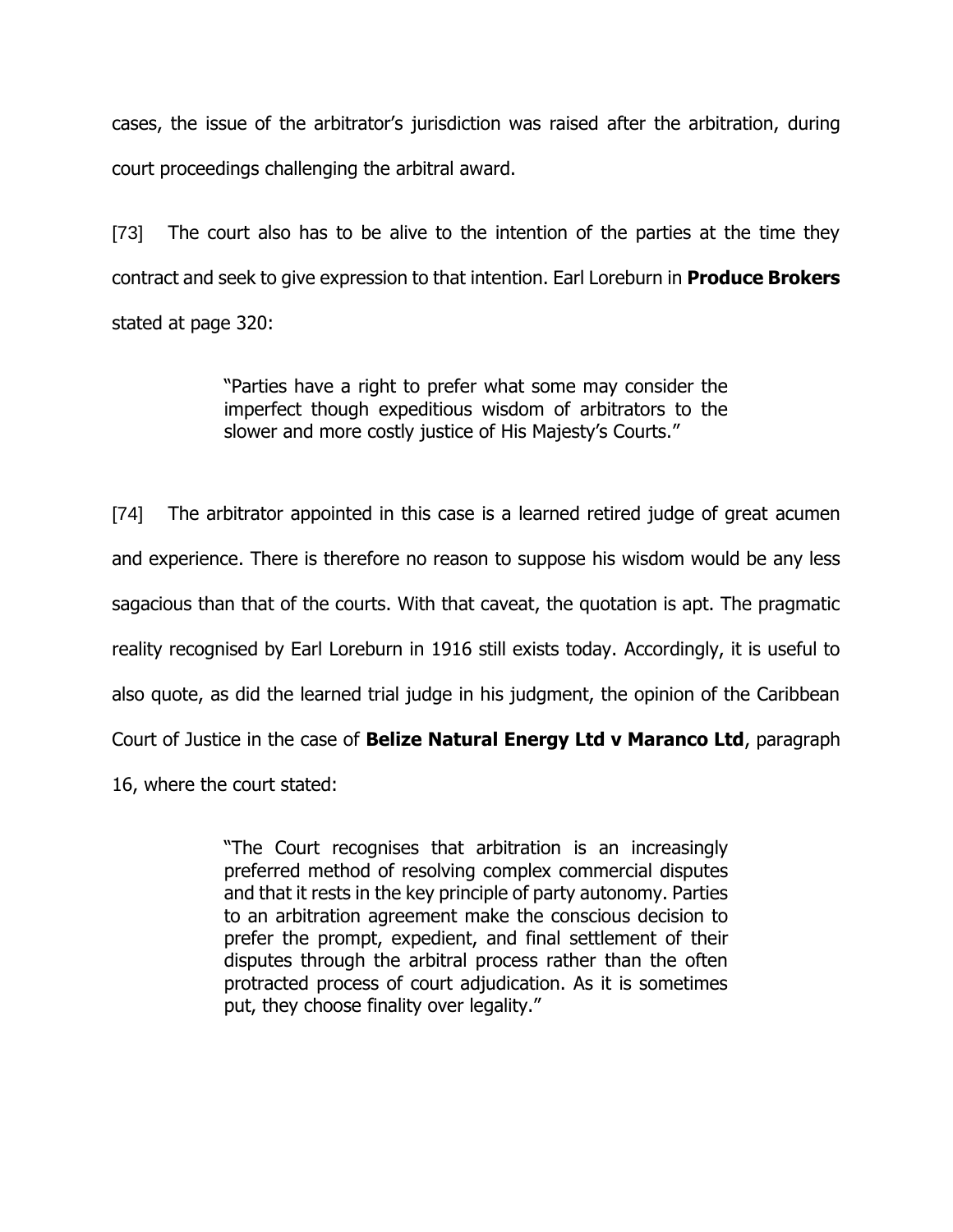[75] The court should, therefore, be slow to assume jurisdiction to the exclusion of an arbitrator, in a circumstance such as this, when the evidence discloses that the parties' intention at the time of contracting provided for arbitration to settle disputes between them. Of course, the court should not decline jurisdiction if it is clear that the arbitrator has no jurisdiction based on the relevant arbitral clause and the nature of the dispute.

[76] Finally, on the question of how the jurisdiction or lack thereof of the arbitrator should best be determined in this matter, the point raised from the bench during submissions is also relevant. MIL brought no cross application at the time BMSL applied before Batts J to have the arbitrator appointed, asking either the learned trial judge himself to determine whether the arbitrator would have jurisdiction or requesting that the matter be placed before another court to facilitate that inquiry. It is only on its appeal that MIL has asked that an order for such a determination in the Supreme Court be made if the appeal is successful.

[77] It therefore all comes down to this. It seems logical that as the law provides an option with regard to the venue where an arbitrator's jurisdiction is first determined, it was open to Batts J to appoint the arbitrator. In all the circumstances, I find it was a proper and reasonable exercise of his discretion for him to make the challenged order; this, especially in light of: i) the fact that twice the parties had concluded margin agreements containing arbitration clauses; ii) the scope of the arbitration clauses; iii) the nature and extent of the evidence that will have to be considered to determine jurisdiction; and iv) the fact that there was actually no application before Batts J seeking determination of jurisdiction.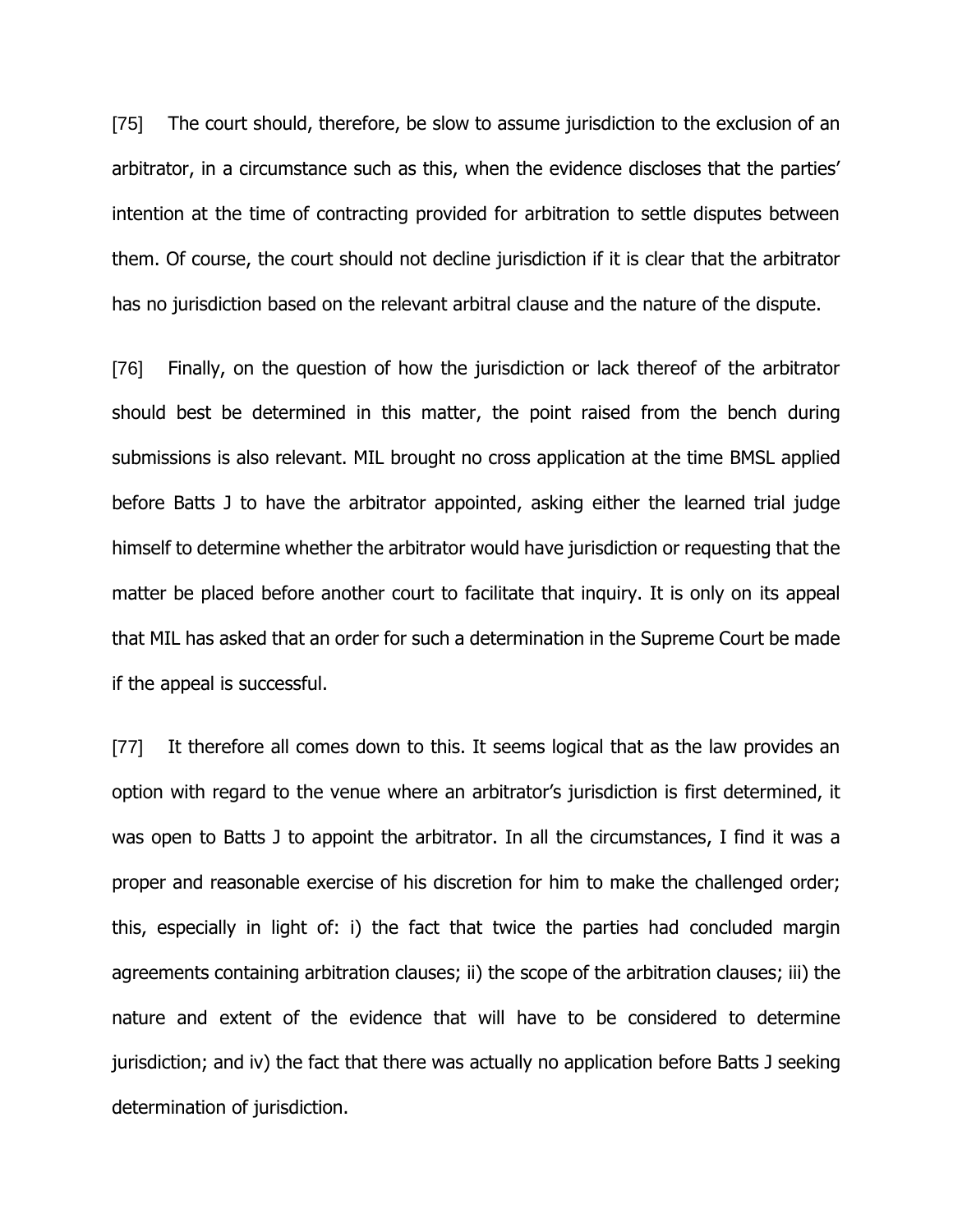**Issue D: Whether the applicability of the limitation defence, that was raised before the arbitrator was appointed, was a matter for the court or the arbitrator to decide? (Grounds 4 and 6)**

[78] This issue engages aspects of the complaints made under grounds 4 and 6. The question whether the scope of the arbitral clauses and the state of the law sanctioned the exercise of Batts J's discretion to appoint the arbitrator, despite the challenge to the arbitrator's jurisdiction, was not the only arrow in Mr Spencer's quiver. He additionally submitted that, because the claims of BMSL would be statute barred if it was determined that there was no subsisting settlement agreement concluded in 2010, that was a significant factor which should lead to the finding that the issue of the jurisdiction of the arbitrator should be decided by the court, before the matter went to arbitration. That course of action would forestall the possibility of the arbitrator acting in vain and thus unnecessarily extending the litigation.

[79] This challenge is, however, susceptible to resolution in much the same manner as the primary contention that the arbitrator lacked jurisdiction. As noted by Batts J at paragraph 8 of his judgment:

> "… The Limitation of Actions Act does not go to jurisdiction… It is a statutory defence that is waived if not taken. If the defence is raised before the arbitrator it will therefore be for him to decide, as a mixed question of law and fact, whether the claim is time barred. …"

[80] The arbitrator is therefore better placed than the court to address that issue as well. As submitted by Mr Braham, and recognised by Batts J in his judgment, the limitation defence involves issues of mixed fact and law. The arbitrator will have to decide if a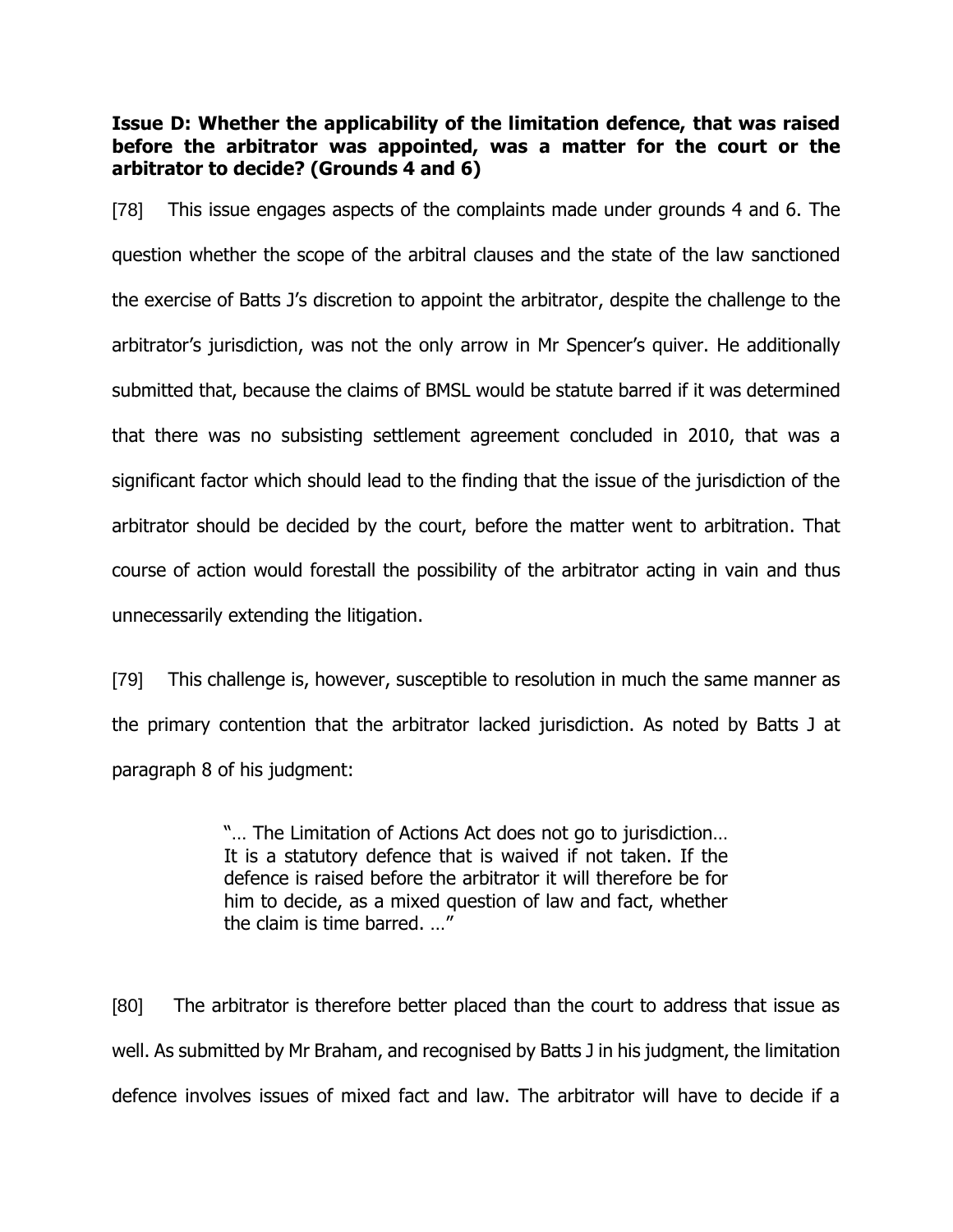settlement agreement was arrived at, and if so, is it subsisting or was it ended by virtue of an accepted repudiation? If it was found to be subsisting, it would be open to the arbitrator to find that the settlement agreement incorporated Margin Agreements 1 and 2. If so, no issue of the operation of the Limitation of Actions Act would arise as it is agreed that the Notice of Arbitration Proceedings was served on MIL by BMSL, within six years of that settlement agreement being entered into.

[81] Further, depending on how the evidence unfolds before the arbitrator, it may well be possible for there to be a finding that some aspects of the claim are statute barred while others are not. Therefore, I agree with Mr Braham that it would be inappropriate for the court to foreclose the question of whether MIL could benefit from the limitation defence. That issue, if pleaded, needs to be investigated before the arbitrator through a full examination of the facts and relevant law for it to be determined if that defence applies at all, and if so, to what extent.

### **Conclusion**

[82] MIL has failed to show that the learned trial judge misapprehended the facts, misapplied the law or exercised his discretion injudiciously in making the appointment of R Anderson J (retired) as arbitrator in this matter. The challenge on all the grounds of appeal therefore fails. The appeal should be dismissed, the judgment of Batts J affirmed and costs awarded to BMSL.